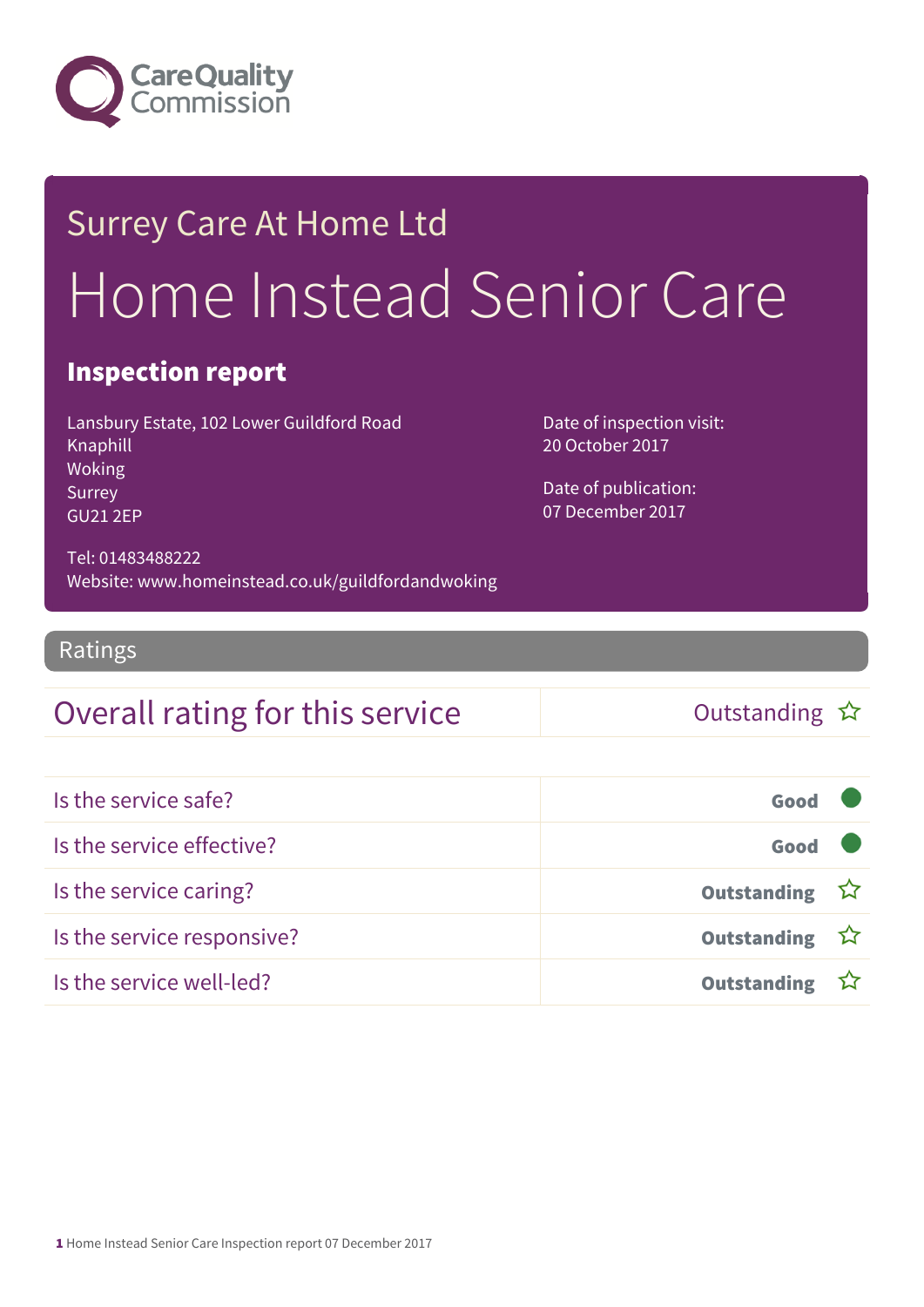## Summary of findings

#### Overall summary

The inspection took place on 20 October 2017 and was announced.

Home Instead Senior Care provides care and support to people in their own homes in the Guildford and Woking areas. The agency provides a range of services to people, including companionship, home help and personal care. This report focuses on the experiences of people who received personal care as part of their support package. Most of the people who use the service are older people, some of whom are living with dementia. The agency also provides services to younger adults who may have learning disabilities, mental health issues, sensory impairment or physical disability. The agency provided services to 102 people at the time of our inspection, 48 of whom received personal care.

There was no registered manager in place at the time of our inspection. Like registered providers, registered managers are 'registered persons'. Registered persons have legal responsibility for meeting the requirements in the Health and Social Care Act and associated Regulations about how the service is run. The agency's care manager had submitted an application for registration with the Care Quality Commission which was being processed at the time of our inspection. Sarah Daly is the agency's managing director and the Nominated Individual for the provision of personal care.

The agency adopted a proactive approach to keeping people safe. Staff had implemented measures to reduce not only any risks involved in providing people's care but also to improve their general safety and security. The measures that had been put in place ensured people were as safe as they could be in their own homes. In several instances staff had taken swift action to protect people from financial abuse or fraud. As a result of the risk many older people faced from financial abuse, the managing director had introduced advice sessions for people about how to avoid becoming a victim of fraud.

People told us they trusted their care workers and felt reassured by their presence. They said they could rely on their care workers and felt safe when staff provided their care. Relatives told us care workers consistently considered how best to keep their family members safe when receiving their care and in their day to day lives.

The agency employed enough staff to ensure that all care visits were covered. People said their care workers had never missed a visit. The managing director told us that the availability of staff to cover visits was always considered before a new care package was agreed. The management team had developed plans to ensure people's care would not be interrupted in the event of an emergency.

People were protected by the agency's recruitment procedures. Prospective staff were required to submit an application form and to attend an interview where their suitability for the role was assessed. Applicants also had to provide details of four referees and to produce proof of identity, proof of address and eligibility to work in the UK. The agency had obtained satisfactory references and a Disclosure and Barring Service (DBS) certificate for all staff employed.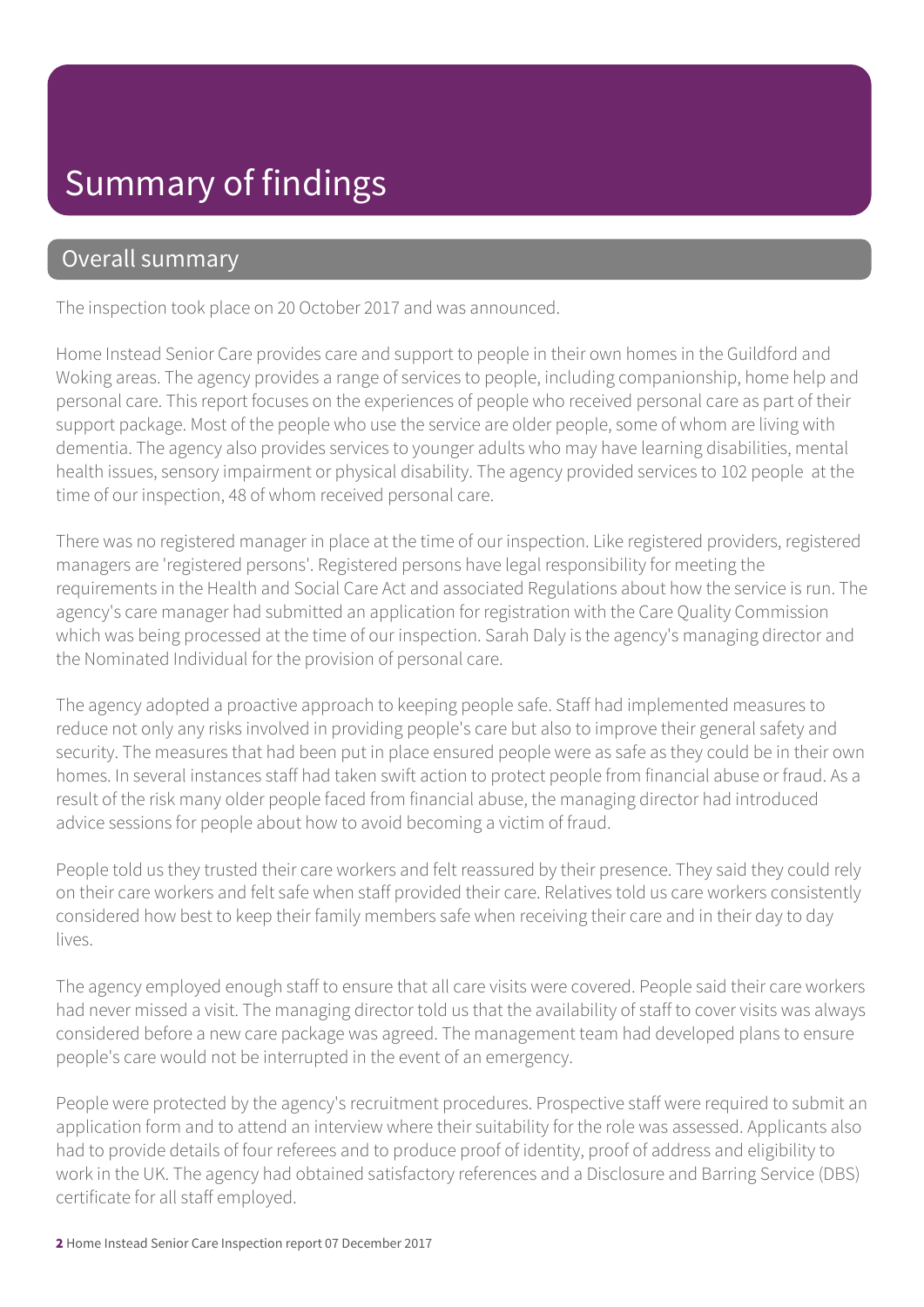Staff understood the responsibility they had to keep people safe. They had attended safeguarding training during their induction and were knowledgeable about the potential signs of abuse. Staff knew how to report any concerns they had about people's safety or well-being, including outside the agency if necessary.

If an incident or accident occurred, staff recorded the event and the action they had taken in detail. Accident and incident records were reviewed by the management team to ensure that the actions taken were appropriate and to identify any learning points from the event.

Where people's care involved support with medicines, this was managed safely. Staff had been trained in the safe management of medicines and their competency in this area had been assessed. Staff maintained medicines administration records in people's homes, which were audited regularly to ensure people were receiving their medicines safely.

People received their care from staff who were well trained and supported. All staff attended a comprehensive induction and had access to the training and support they needed to do their jobs to a high standard. Staff met regularly with their managers for one-to-one supervision and were encouraged to achieve additional qualifications relevant to their role. Staff provided very positive feedback about the training the agency provided and the support they received from their managers. They said the training equipped them well to do their jobs and they were encouraged to identify any additional training they needed.

All the people we spoke with said their care workers were extremely competent and provided care to a consistently high standard. Some of the people who used the agency had complex needs which required staff to work collaboratively with relatives and professionals involved in providing their care. Relatives and professionals who worked with the agency in these circumstances said care workers possessed the knowledge and skills they needed to provide excellent care.

People received their care from a consistent team of care workers, which they said was important to them. They were always informed if their regular care worker would not be attending and told us the agency always arranged a suitable replacement care worker. New care workers were always introduced to people before providing their care.

People's care was provided in accordance with the Mental Capacity Act 2005 (MCA). People told us staff always asked for their consent before providing their care. If people lacked the capacity to make decisions, relevant people had been consulted to ensure any decisions were made in the person's best interests. Staff had received training on the principles of the MCA and how these principles applied in their work.

People who received support with meals enjoyed the food their care workers prepared. They told us their care workers knew their dietary needs and preferences. Relatives said care workers put time and effort into providing meals their family members enjoyed. People's nutritional needs were assessed during their initial assessment and any dietary needs recorded in their care plans. Where people needed assistance with eating and drinking there was a care plan in place to outline the support they required.

Care workers supported people to stay healthy and to obtain treatment when they needed it. Care workers liaised with healthcare professionals involved in people's care and accompanied them to appointments where necessary. People and their relatives valued this support because they found it difficult to manage transport to appointments and communication with healthcare professionals. Care workers were quick to identify any changes in people's health. Relatives said care workers' vigilance and advice had been valuable in enabling their family members to obtain treatment when needed.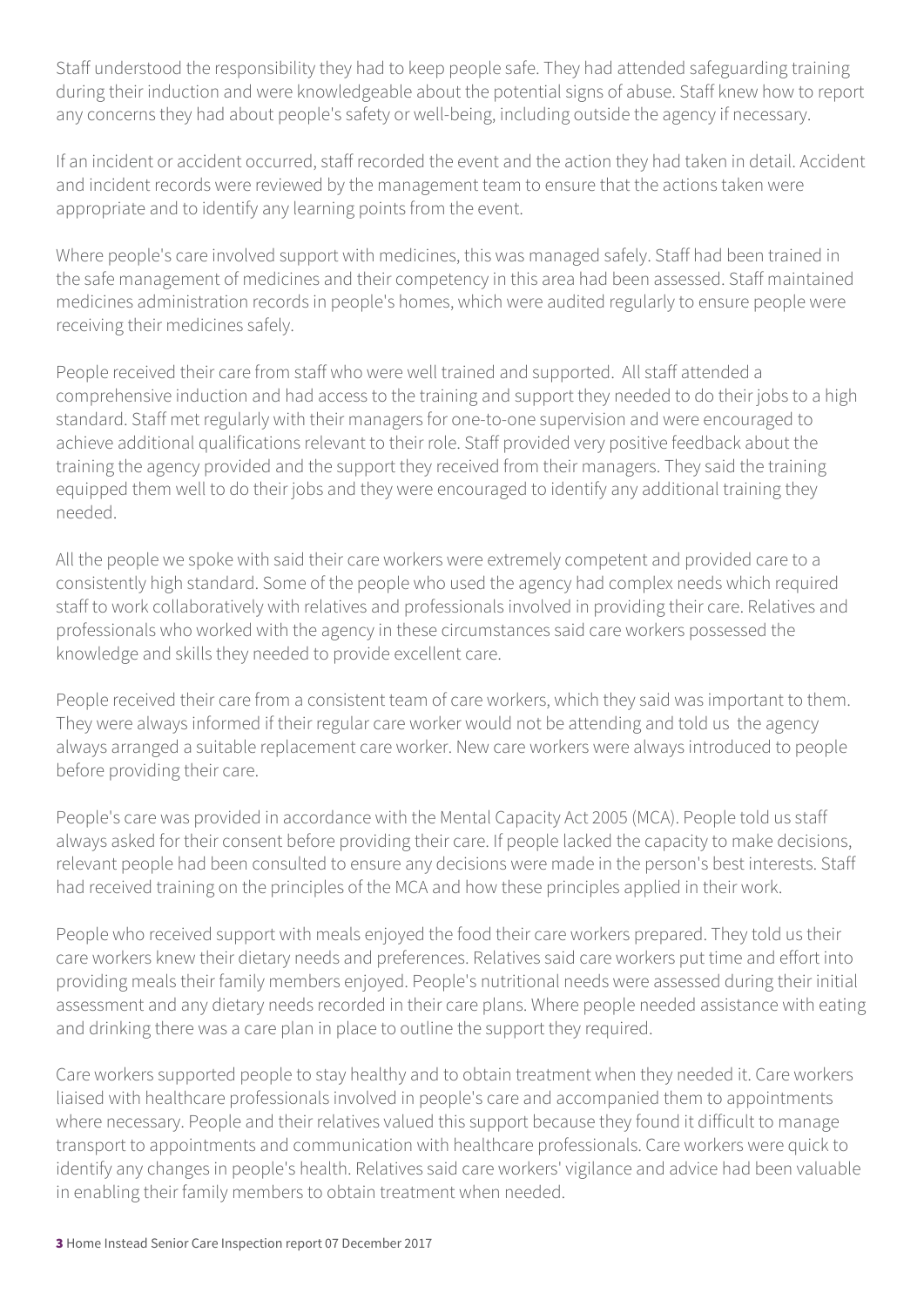People were supported by staff who were extremely kind, caring and compassionate. Care workers were passionate about their work and wanted to make a positive difference to people's lives. They frequently gave up their own time to spend time with people, particularly if they lived alone or had limited family contact. Many people had established close relationships with their care workers and regarded them as good friends. Relatives said their family members benefited greatly from the kindness and companionship of their care workers and the relationships they had formed with them. Several relatives said staff had also provided valuable emotional support to people's families when they experienced difficult times.

Staff supported people to be as independent as possible. People told us staff had emphasised the benefits of independence and encouraged them to do things for themselves where they could. One of the agency's stated aims was to enable people to stay in their own homes and there were many examples of staff enabling people to achieve this when they would have been unable to do so without support. We also heard examples of how staff had supported people to remain involved in their local communities, which increased their independence and prevented social isolation.

The agency organised events that were available to people receiving care but also benefited people in the local community. The agency ran a dementia café and a choir for people living with dementia and the managing director had established a regular dementia-friendly church service. Relatives were able to attend the agency's dementia training at no cost, which helped them to understand the condition and ways in which they could support their family members.

Dignity and respect underpinned the agency's approach to providing people's care. These values were emphasised in the induction attended by all staff and the agency had appointed a dignity champion to ensure dignity and respect were at the forefront of the agency's work. People told us their care workers always treated them in a respectful way and provided care in a way that maintained their dignity.

The agency was exceptionally responsive to people's individual needs, including when their needs changed. We heard many examples of care staff and managers supporting people and their families at short notice, often in their own time and with tasks unrelated to their agreed care package. People and their relatives told us they valued this responsiveness highly. Some people said the flexible support provided by they agency enabled them to live independently when they would not otherwise be able to do so. Relatives said this flexibility enabled them to make sure their family members received the care they needed when their own commitments changed.

The agency ensured that people were assigned care workers who were not only able to meet their care needs but whose interests they shared and whose company they enjoyed. Particular attention was paid to the 'matching' of people with their care workers with the aim of bringing people together who shared similar interests. In the 2017 satisfaction survey, 100% of respondents said their assigned care worker was well matched to their needs. If people felt the care workers they had been assigned were not sufficiently well matched to their individual needs and interests, the agency considered alternative care workers who would be likely to establish positive relationships through shared interests.

People's needs were always assessed before they used the service to ensure the agency could provide the care and support they needed. Assessments recorded people's needs and the outcomes they wanted to achieve from the support they received. Each person had an individual care plan drawn up from their initial assessment. People were shown their draft care plans to ensure they reflected their needs, wishes and preferences.

The agency had a complaints procedure which was provided to people when they started to use the service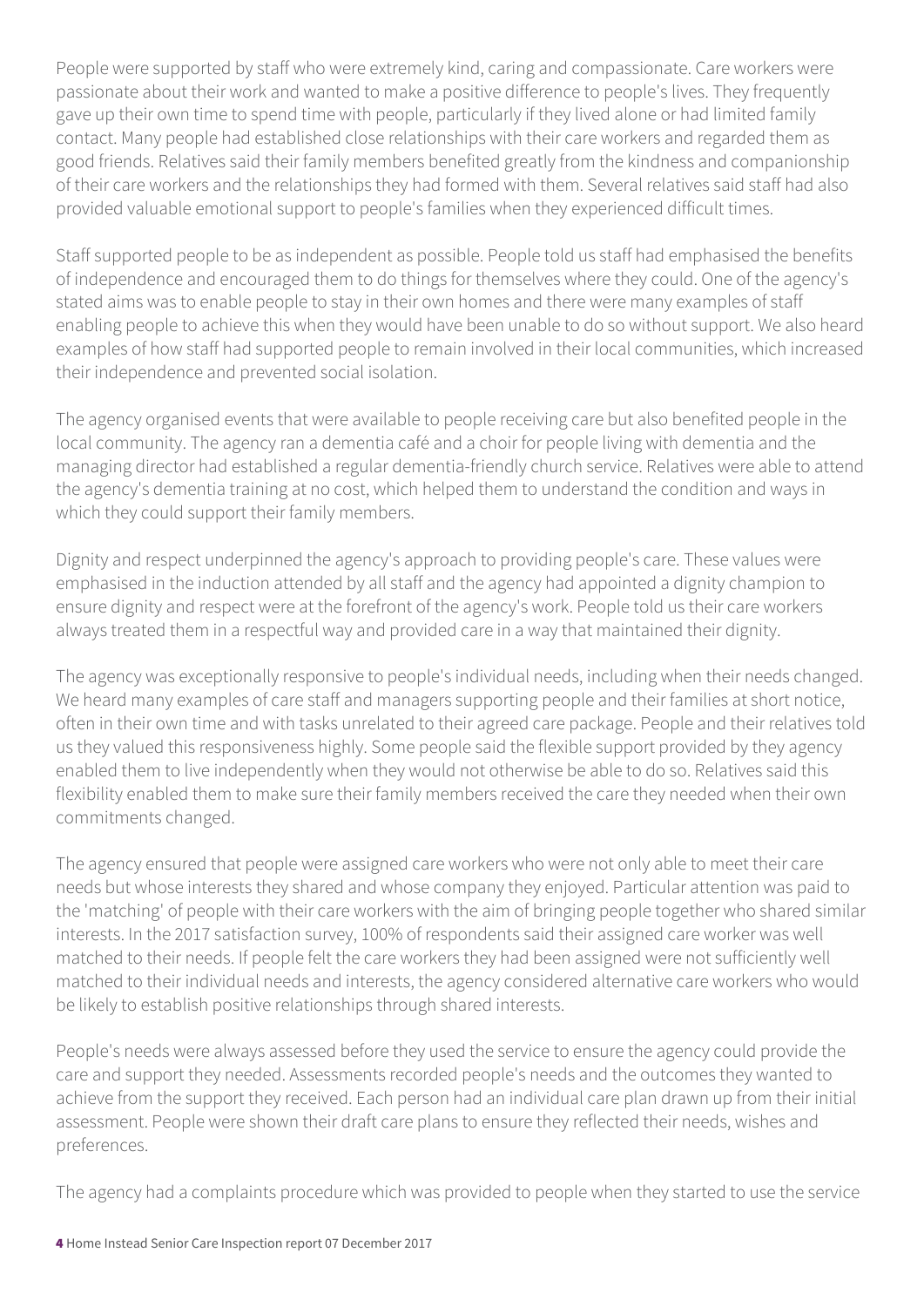and their relatives. People told us they had never needed to complain as the provider contacted them regularly to hear their views and ask for feedback about the service. The managing director told us the management team had a commitment to resolving issues to people's satisfaction and would use any complaints as opportunities to improve the service.

People, relatives and staff benefited from a well managed service. People and their relatives told us the agency communicated effectively with them and that the service they received from the office staff was friendly, professional and efficient. Many people emphasised that the office team and management team were caring as well as professional in their approach. They said the office team and management team had provided valuable emotional support when they were experiencing challenges.

The agency's values were known and promoted by staff at all levels. Care workers shared the management team's commitment to providing high quality person-centred care that exceeded people's expectations. Staff said their managers demonstrated the agency's values in their own work, which motivated them to provide outstanding care. The agency's recruitment procedures ensured that only staff who demonstrated empathy and compassion and were passionate about making a positive difference to people's lives.

The agency encouraged people who received care, their relatives and staff to give their views and these were listened to. Satisfaction surveys were distributed to people, relatives and staff and the management team used visits and telephone checks to ensure people remained happy with the care they received.

The feedback we received from people, relatives and professionals confirmed that they considered the service the agency provided to be outstanding. Many people highlighted the excellent care provided by staff and the ability of the agency to adapt and respond to their changing needs. Relatives emphasised the flexibility and professionalism of the agency and said they would not hesitate in recommending the agency to others.

One relative told us, "Home Instead make all possible efforts to provide the best care with the best carers in a flexible and supportive way. We could not be happier with the service we have received from the company and do not hesitate to recommend them to others. I have been particularly impressed with the way the company has been able to cope with my varying schedule in a positive and professional manner. To conclude, [family member] and I find ourselves unable to fault this company and at the same time we are we constantly impressed by their support and professionalism."

Another relative said, "I have no reservations in recommending this company to friends who have relatives who need care at home. We have never ever considered looking elsewhere for care for [family member] as we are 100% happy with the help he gets. We cannot thank [managing director], [care manager] and [care workers] enough. They are all superb."

The agency had established effective working relationships with other professionals involved in people's care. The professionals we spoke with said the agency was well managed and maintained high standards of care and professionalism. The agency's quality monitoring systems were effective in ensuring people received safe and responsive care that met their individual needs. Key aspects of the service were monitored by the management team and the Home Instead head office carried out an annual quality audit.

The records we checked in the agency's office relating to people's care were accurate, up to date and stored appropriately. Care staff maintained daily records for each person, which were audited by the management team each month to ensure that the quality of recording was appropriate.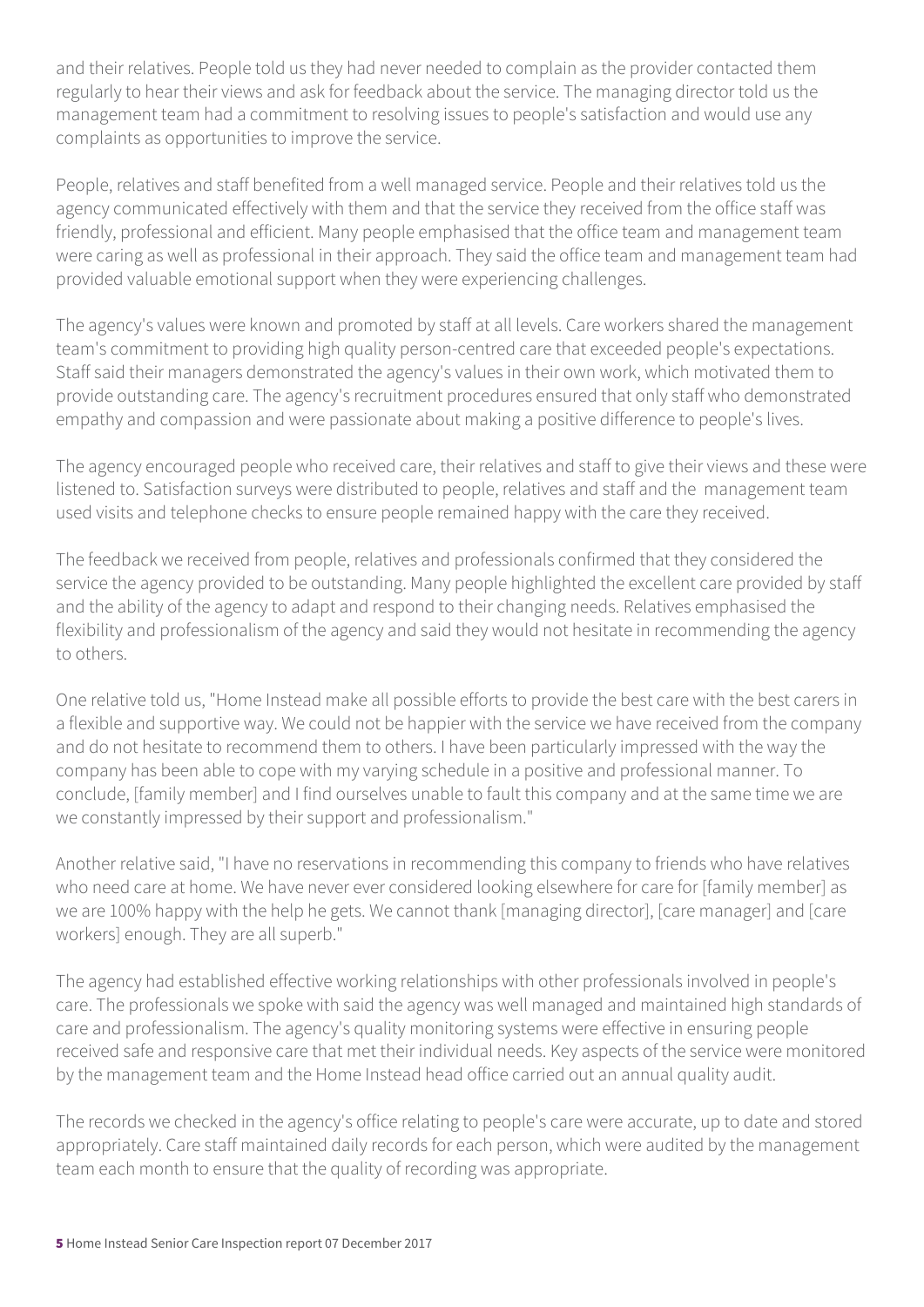#### The five questions we ask about services and what we found

We always ask the following five questions of services.

#### Is the service safe? Good

The service was safe.

The agency had a proactive approach to keeping people safe. Measures had been implemented to ensure people were as safe as they could be in their own homes.

People trusted their care workers and felt reassured by their presence. Staff were reliable and had never missed a visit.

Where incidents had occurred which compromised people's safety, the agency responded quickly to ensure their safety was maintained. Staff had taken swift action to protect people from financial abuse.

Risk assessments had been carried out to ensure people receiving care and the staff supporting them were kept safe. There were plans in place to ensure that people's care would not be interrupted in the event of an emergency.

People were protected by the provider's recruitment procedures. Staff attended training in safeguarding and understood their responsibilities should they suspect abuse was taking place.

People's medicines were managed safely.

#### Is the service effective?  $\Box$  Good

The service was effective.

People received their care from regular staff who understood their needs. Where people had complex needs, staff worked closely with relatives and professionals to provide the care they needed.

Staff were well trained and supported and highly motivated. Staff attended a comprehensive induction and their knowledge in key areas was kept up to date through regular training. Staff were encouraged to achieve further qualifications relevant to their roles.

People told us they received their care from a regular team of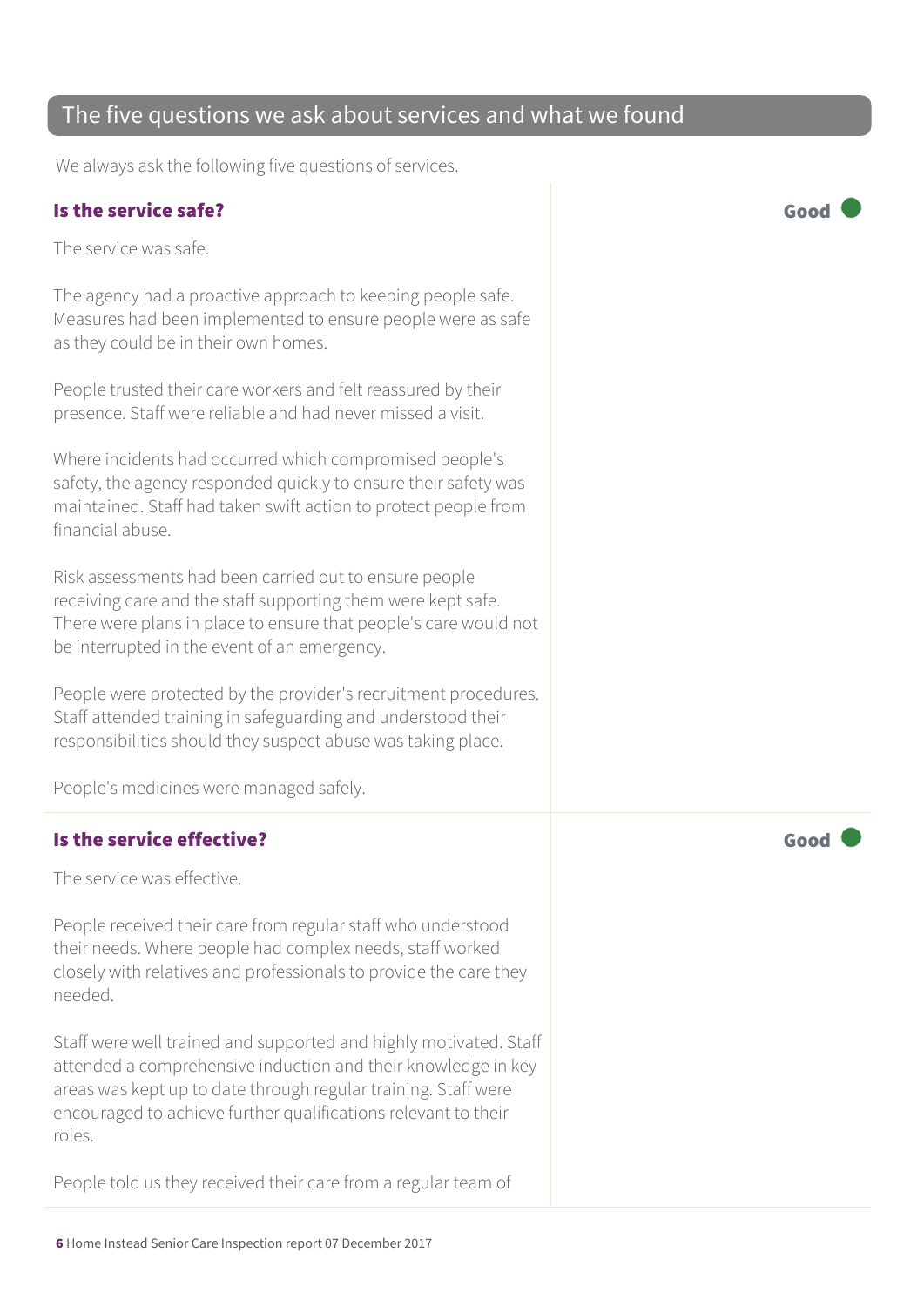care workers. They said they were always informed if their regular care worker would not be attending a visit and that the agency always arranged a suitable replacement care worker.

Care workers were always introduced to people before providing their care. People said their care workers had enough time at each visit to provide the care they needed.

People's care was provided in accordance with the Mental Capacity Act 2005.

People enjoyed the food their care workers prepared and said their care workers knew their dietary needs and preferences.

Care workers were quick to identify any changes in people's health and to provide advice about the most appropriate response. Care workers' vigilance had been instrumental in enabling people to obtain appropriate professional input when needed.

#### Is the service caring? The service caring  $\hat{X}$

The service was extremely caring.

People were supported by staff who were extremely kind, caring and compassionate. They valued the close relationships they had developed with their care workers and many people regarded their care workers as good friends.

Relatives said their family members benefited greatly from the kindness and companionship of their care workers and many relatives reported that care workers had also provided support to people's families when they experienced challenging times.

Care workers were passionate about their work and wanted to make a positive difference to people's lives. They enjoyed supporting people to live their lives as they chose and achieve their goals. Care workers frequently gave up their own time to spend time with people, particularly if they lived alone or had little family contact.

Staff supported people to be as independent as possible. In many instances, staff had enabled people to remain in their own homes when they would have been unable to do so without their support.

Dignity and respect underpinned the agency's approach to providing people's care. Staff always treated the people they cared for in a respectful way and provided care in a way that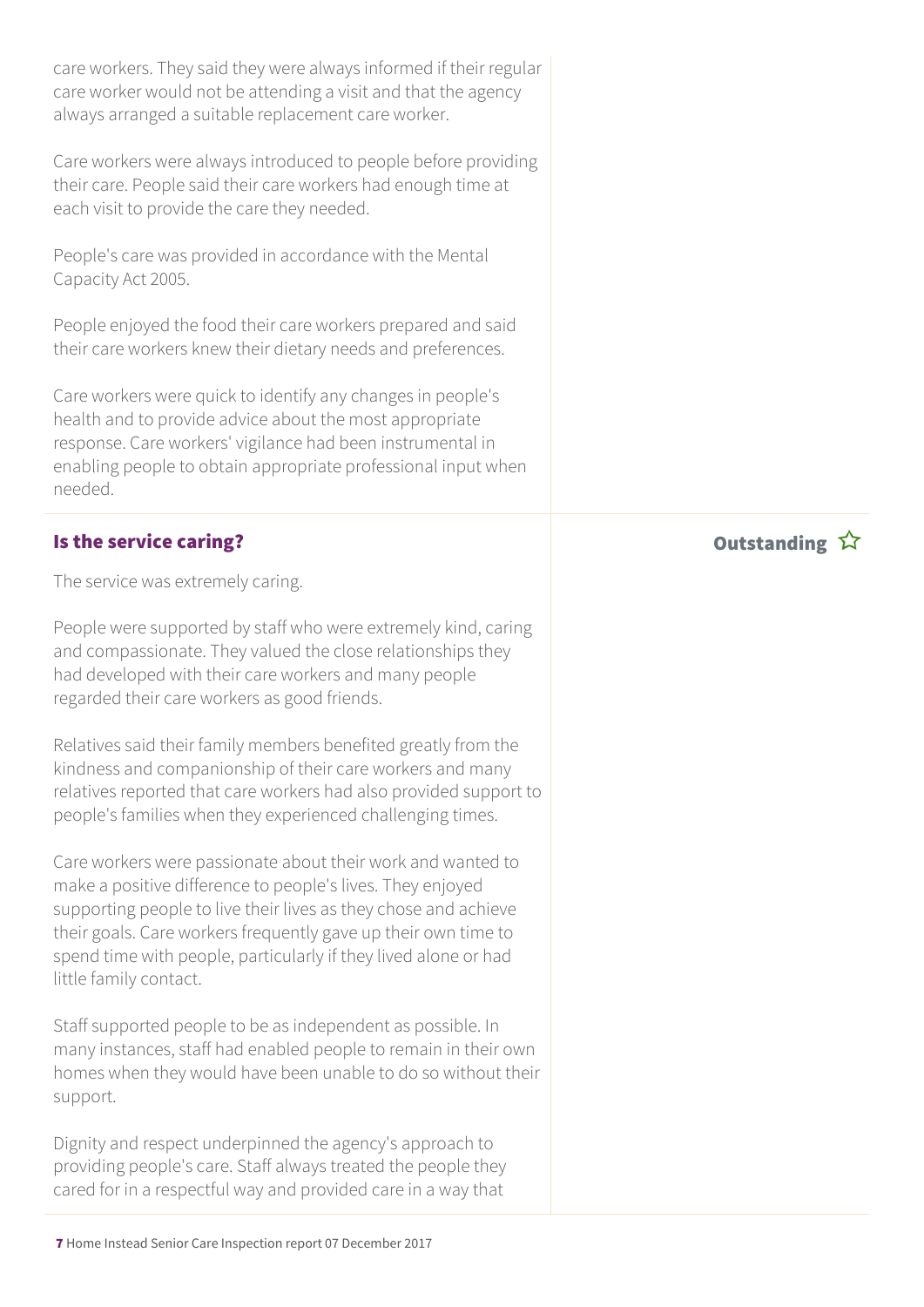#### Is the service responsive? The service responsive?

The service was highly responsive to people's needs.

Care staff and managers worked hard to deliver a service that exceeded people's expectations and always responded to their needs. Staff often responded to people's needs in their own time and with tasks unrelated to their agreed care package.

Some people said the flexible support provided by the agency enabled them to live independently when they would not otherwise be able to do so. Relatives valued the flexibility the agency offered as it reassured them that their family members would receive care whenever they needed it.

People's needs were assessed before they used the service to ensure the agency could provide the care and support they needed. People were assigned care workers who were not only able to meet their care needs but whose interests they shared and whose company they enjoyed.

The agency had a complaints procedure which was provided to people when they started to use the service and their relatives. The management team had a commitment to resolving issues to people's satisfaction and would use any complaints as opportunities to improve the service.

#### Is the service well-led? Outstanding

The service was very well-led.

People, relatives and staff benefited from a well managed service. People told us the agency communicated effectively and that office staff were friendly, professional and efficient.

People reported that the office team and management team were extremely caring and had provided valuable emotional support when they were experiencing challenges.

The agency's values were known and promoted by staff at all levels. All staff shared a commitment to providing high quality person-centred care that exceeded people's expectations. Staff said their managers demonstrated the agency's values in their own work, which motivated them to provide outstanding care

The agency had effective working relationships with other professionals involved in people's care. Professionals reported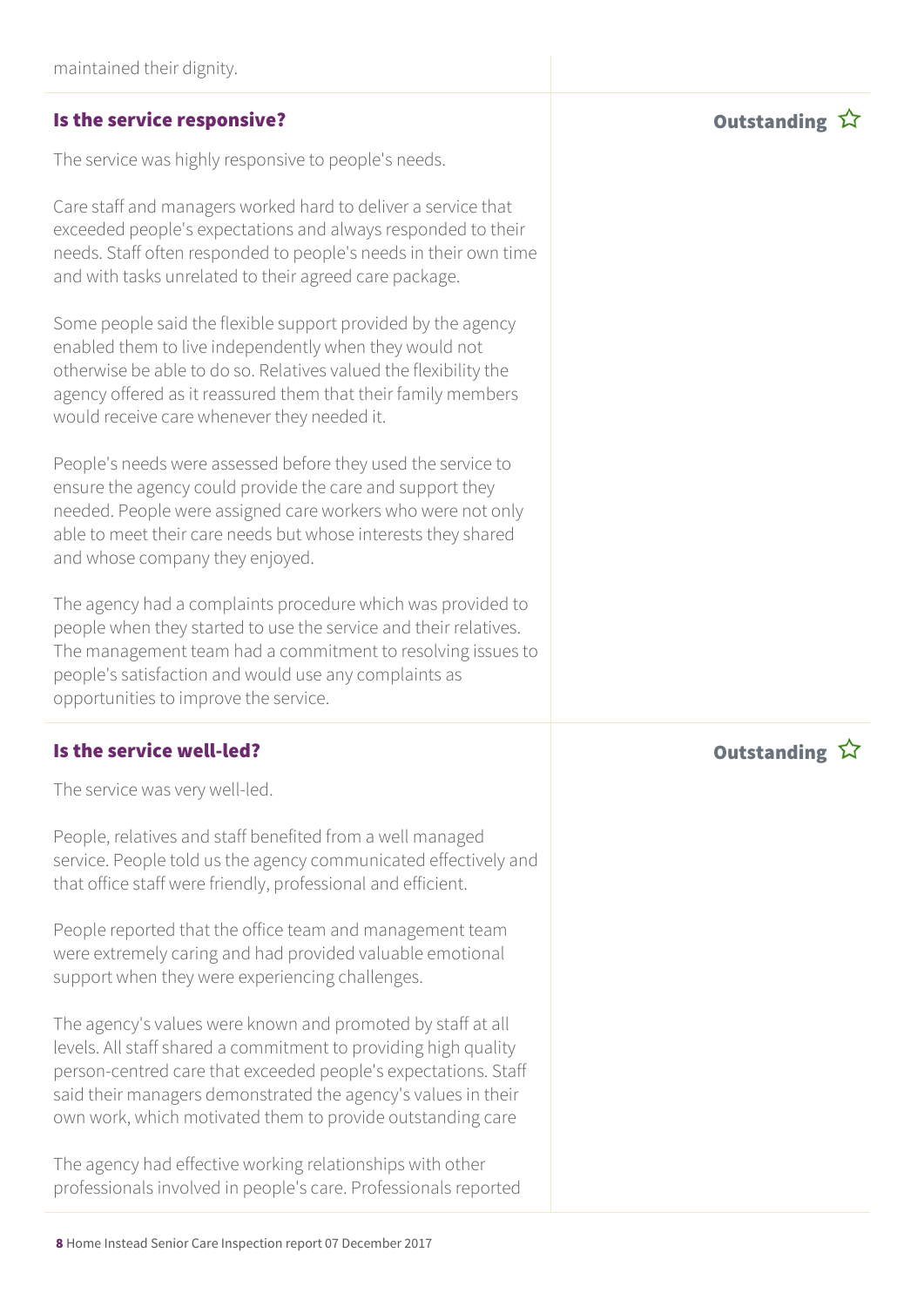that the agency was well managed and maintained high standards of care and professionalism.

The agency's quality monitoring systems were effective in ensuring people received safe and responsive care that met their individual needs. Key aspects of the service were audited regularly.

Records relating to people's care were accurate, up to date and stored appropriately.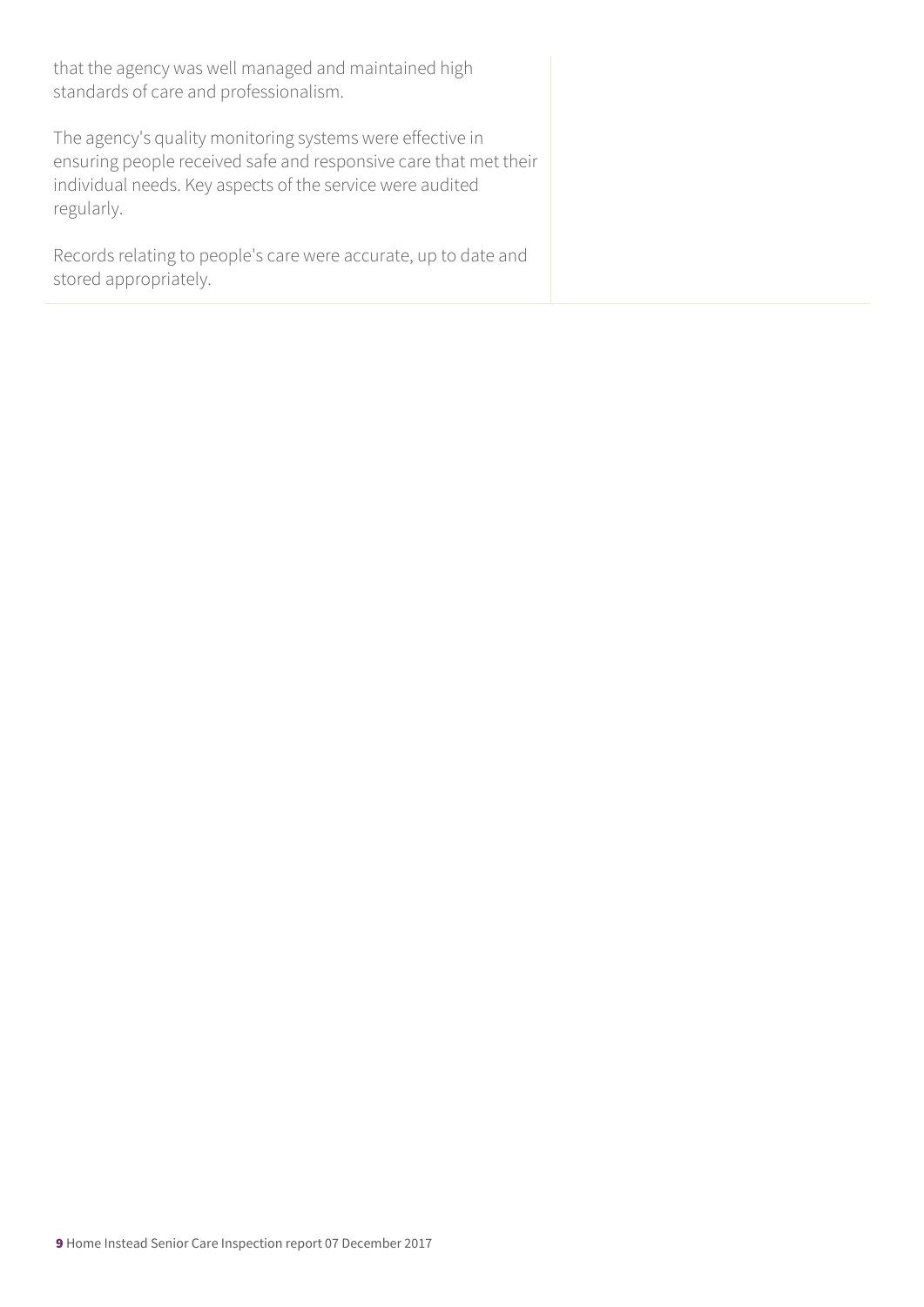

# Home Instead Senior Care Detailed findings

# Background to this inspection

We carried out this inspection under Section 60 of the Health and Social Care Act 2008 as part of our regulatory functions. This inspection was planned to check whether the provider was meeting the legal requirements and regulations associated with the Health and Social Care Act 2008, to look at the overall quality of the service, and to provide a rating for the service under the Care Act 2014.

This inspection took place on 20 October 2017. The provider was given 48 hours notice of our visit because we wanted to ensure the manager and Nominated Individual were available to support the inspection process. One inspector undertook the inspection.

Before the inspection we reviewed records held by CQC which included notifications, complaints and any safeguarding concerns. A notification is information about important events which the registered person is required to send us by law. This enabled us to ensure we were addressing potential areas of concern at the inspection.

During the inspection we visited the agency's office and spoke with the managing director, care manager, compliance manager, recruitment and training manager, care co-ordinator and four care workers. We checked care records for four people, including their assessments, care plans and risk assessments. We checked four staff files, including recruitment checks, the complaints and compliments log, the most recent satisfaction surveys and the provider's quality monitoring audits.

After the inspection we received feedback about the agency from five people who used the service, eight relatives and two social care professionals.

This was the first inspection of the agency at its current location. We had previously inspected the agency when it was registered at a different address on 22 August 2013, where we found no concerns.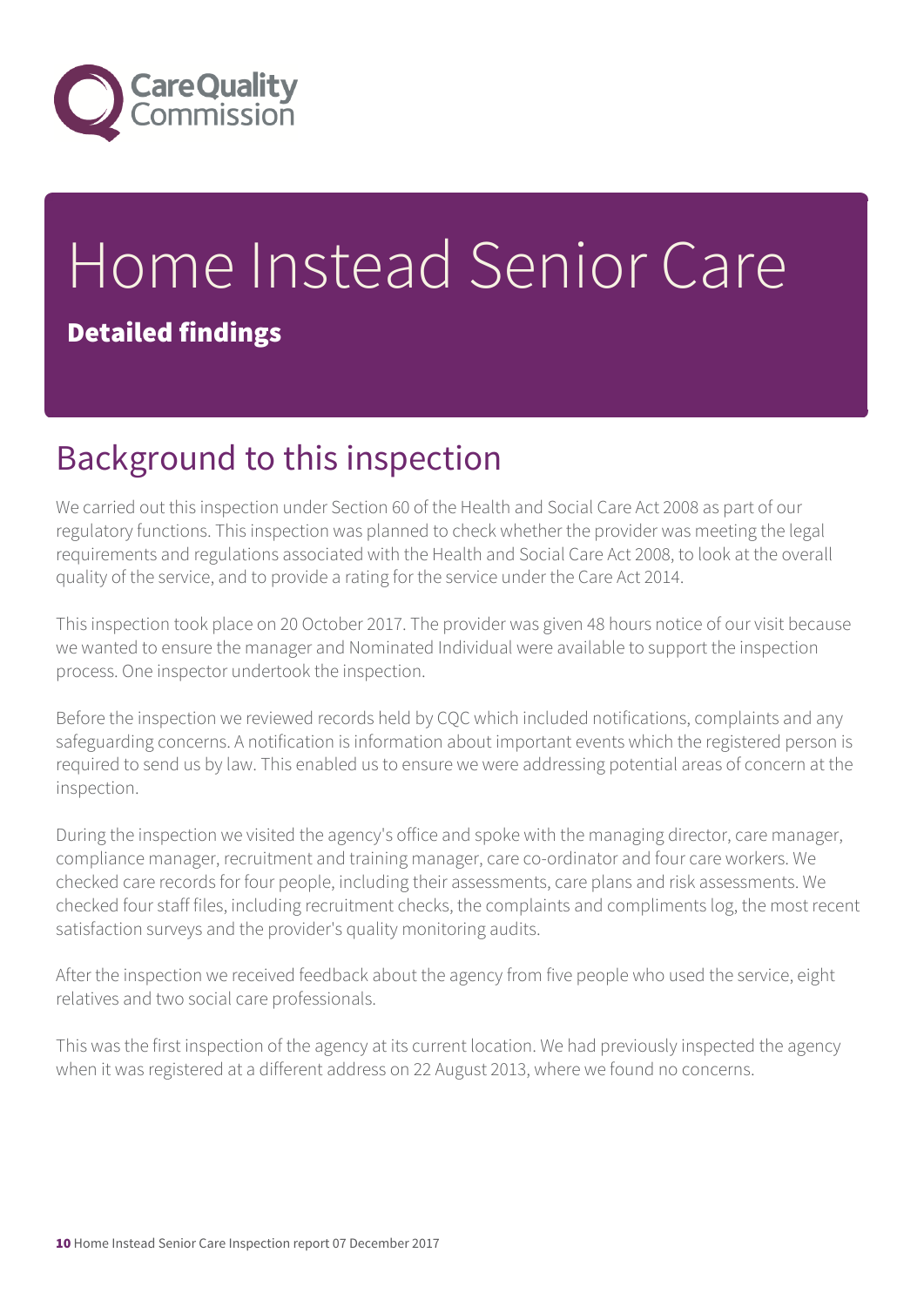# Our findings

The agency had a proactive approach to keeping people safe and considered any measures that could be implemented to reduce potential risks. This included not only any risks involved in providing people's care but also any measures that could be implemented to improve people's general safety and security. The measures that had been put in place by the agency ensured people were as safe as they could be in their own homes.

People told us they trusted their care workers and felt reassured by their presence. They said they felt safe when staff provided their care. One person told us, "I feel safe when they are around." Another person said of their care workers, "They are very safety conscious." A professional who worked with the agency told us, "Throughout every contract from assessment onwards, safety for each client has been a priority."

Relatives told us care workers consistently considered how best to keep their family members safe when receiving their care and in their day to day lives. One relative said, "I believe the caregivers consider the safety of my mother of high importance and have made suggestions to improve safety around the house. This has included the suggestion of replacing an old gas cooker with an electric one, ensuring there is a spare key available to all in the event that my mother locks herself out, monitoring medication and changing from a monthly [medicines] supply to a weekly supply to minimise mistakes."

We heard many examples of actions taken by the agency that had improved people's safety in their own homes, particularly where they lived alone. One person who lived alone had a fall in their home which required admission to hospital for treatment. On the person's return home, the agency arranged for the installation of a pendant alarm the person could use to summon assistance if they fell again whilst on their own. The agency also arranged for the fire brigade to test carbon monoxide levels in the person's home and install a smoke alarm and carbon monoxide detector. When gas was detected at another person's home, the care manager contacted the person's family and gave them the appropriate telephone number to call to deal with a gas escape. The care manager then contacted the person's family again to confirm they had been able to ensure their family member's safety.

Staff had developed an 'emergency client information' pack which was kept in each person's home in case they required admission to hospital in an emergency. These packs included important information for medical staff, including information about any medicines the person took, any allergies they had and details of their next of kin and GP. Care workers were instructed to wait with people if they needed to call emergency services to ensure people were not left alone and that staff could provide potentially important information about the person to paramedics.

Where incidents had occurred which potentially compromised people's safety, the agency responded quickly to ensure their safety was maintained. For example one care worker noted that an electrical item at a person's home was not safe. The care worker reported this to the office team, who contacted the electrical company with which the person had a maintenance contract. When the electrical company was unable to respond promptly, the office team identified and contacted an emergency electrician who was able to visit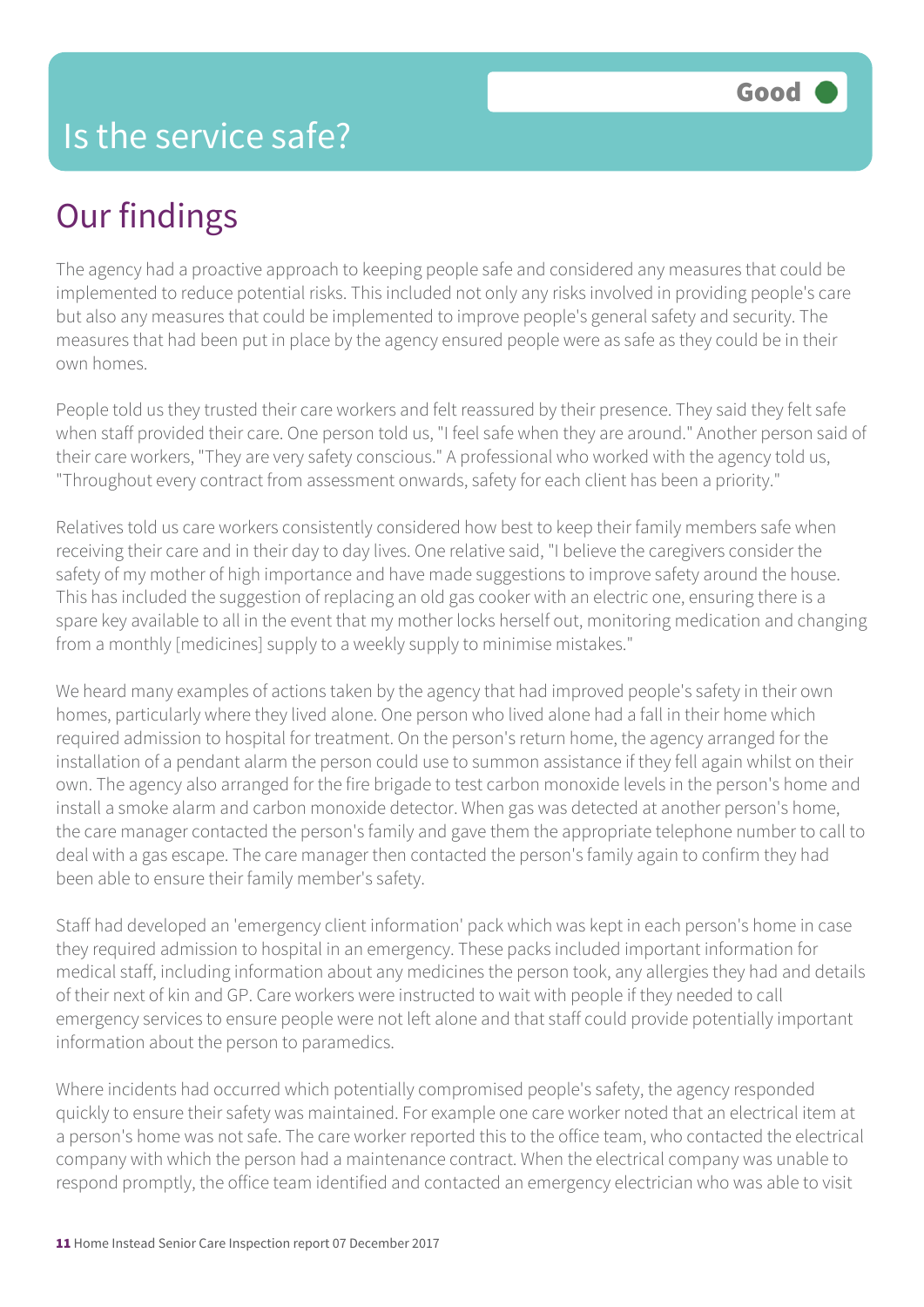and make the appliance safe. The care worker stayed until the appliance was repaired as the person was anxious when strangers visited their home. Another person was at risk when a shelving unit in their kitchen collapsed. As the person's family all lived some distance away, the agency's director visited the person to repair the unit and ensure it was securely fixed.

The agency also ensured that people felt safe if they experienced worry or anxiety. For example some people became anxious if people they did not know, such as tradespeople, arrived at their homes. If a visit from a tradesperson was required, the agency frequently arranged for a care worker to be present to ensure the person felt safe and supported. Some people had told their care workers they did not like opening their front doors when they were at home alone. The agency had offered to install key safes for people so that they did not have to open their front doors. Several people had taken up this offer and the agency had installed the key safes for them free of charge. The agency ensured that information about how to access people's homes was kept safe and only available to those staff who needed to have it.

Risk assessments were carried out to ensure that people receiving care and the staff supporting them were kept safe. Risk assessments considered people's individual needs, any equipment used in providing their care and the environment in which the care was delivered. Guidelines had been produced for staff about how to minimise any risks involved in providing people's care. Relatives told us staff followed these guidelines to ensure their family members were safe when receiving care. One relative said their family member had complex care needs, which potentially put them at risk. The relative told us staff made sure their family member was protected from harm by maintaining a safe environment and the safe use of equipment. The relative told us, "All the staff who care for [family member] maintain a safe environment for him, so his safety is assured at all times. He has complex needs and can have a seizure at any time. The staff ensure they know how to position [family member] if that occurs. They are competent in using the equipment required for [family member's] care."

Staff received safeguarding training during their induction and regular refresher training thereafter. Staff were knowledgeable about the types of abuse people may experience and in recognising the signs of abuse. They told us the managing director had emphasised their responsibility to report any concerns they had about people's safety or well-being. Staff knew how to report their concerns if necessary, including outside the agency.

In a number of instances care workers had taken swift action to protect people from financial abuse or fraud. One care worker arrived at a person's home to find them about to issue a cheque for a large sum to tradesmen who had carried out work for them. The care worker was concerned about the amount of money charged for the work and contacted the person's family. At the family's request the care worker contacted the police, who alerted the local authority's trading standards team. The care worker had ensured that no money changed hands and the tradesmen were subsequently investigated by the trading standards team.

Another care worker arrived at a person's home to find the person had given their bank account details over the telephone to an unknown caller. With the person's permission, the care worker called the police, the bank and the credit card company to ensure that no fraudulent activity took place on their account. Another care worker was told by a person that they had been persuaded by a salesperson to order and pay for multiple products for which they had no use. The care worker worked with the person and their family to ensure that the person only received calls from known telephone numbers in future, which reduced the risk of the person being subjected to financial abuse.

Having considered the risk many older people faced from financial abuse, the managing director had introduced information and advice sessions for people about how to avoid becoming a victim of fraud.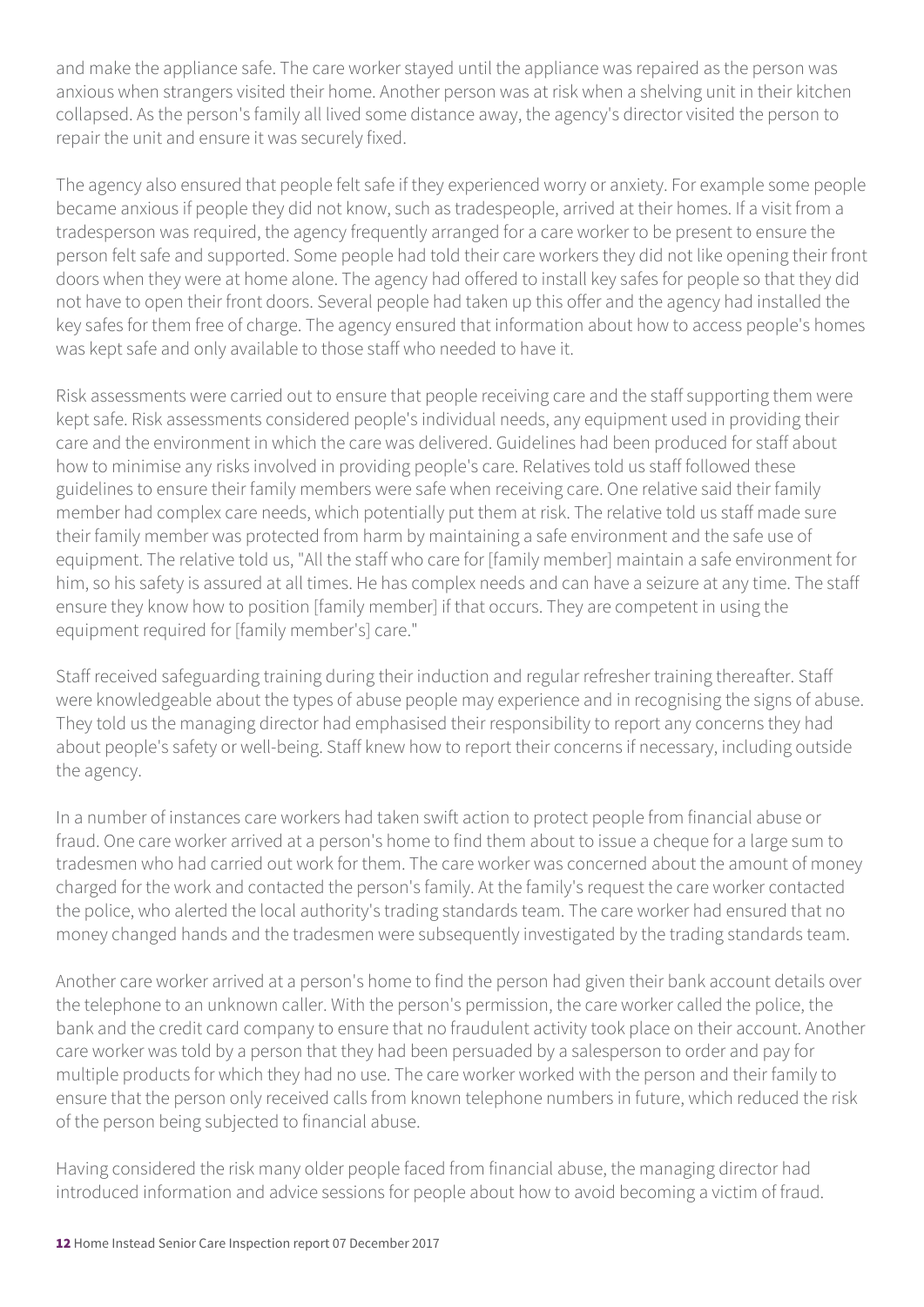These sessions were advertised on the agency's website and were available free of charge to people and families, including people who did not use the service but felt they would benefit from the advice and information.

People told us that they could rely on their care workers and that their care workers had never missed a visit. Relatives told us that care workers were always on time unless they had been delayed due to another person's needs at a previous call. They said a member of office staff always contacted them or their family member to let them know if a care worker was running late.

The agency employed enough staff to ensure that all care visits were covered. The managing director told us that the availability of staff to cover visits was always considered before a new care package was agreed. The managing director said, "We would never take on a care package we could not meet." The managing director told us there had been no missed care calls in the last 18 months and that staff were encouraged to take personal responsibility for ensuring people received a reliable service. The managing director said, "We teach our care workers to take on that responsibility."

The managing director explained that the agency's monitoring systems would alert the office team if a care worker had not arrived on time at a scheduled visit. Care workers were required to log in when they arrived at a visit and to log out on departure. If a care worker had not logged in within seven minutes of the scheduled start of a call, they received a reminder to do so via text message. If a care worker had not logged in within 15 minutes of the scheduled call time, the office received an alert to advise them of this. Office staff were then able to contact the care worker to establish their whereabouts and to contact the person receiving care if necessary.

People were protected by the agency's recruitment procedures. All prospective staff were required to submit an application form with details of their skills, experience and qualifications. Short-listed applicants attended a one-to-one interview where their suitability for the role was assessed. Those appointed had to provide details of four referees and to produce proof of identity, proof of address and eligibility to work in the UK. We saw evidence that satisfactory references and a Disclosure and Barring Service (DBS) certificate had been obtained for all staff employed. DBS checks identify if prospective staff have a criminal record or are barred from working with people who use care and support services. The compliance manager's role included checking that all necessary pre-employment checks had been completed before staff were deployed. The compliance manager also checked that staff who transported people in their own cars had appropriate business insurance and a valid MOT for the vehicle.

If an incident or accident occurred, staff recorded the event and the action they had taken in detail. Accident and incident records were then reviewed by a member of the management team to ensure that the actions taken were appropriate and to identify any learning points from the event. The management team had developed plans to ensure people's care would not be interrupted in the event of an emergency, such as adverse weather affecting staff travel. The plan identified those people most at risk, such as those living alone, and put plans in place to prioritise the delivery of their care in the event of an emergency. The agency had been affected by a flood at a previous office location and contingency plans proved effective in ensuring people's care was not disrupted despite the loss of premises and IT communication systems.

Where people's care involved support with medicines, this was managed safely. Staff responsible for administering medicines had been trained in this area and their competency had been assessed. Staff maintained medicines administration records in people's homes where appropriate, which were audited regularly by senior care workers and signed off by a member of the management team. The level of support people required to take their medicines was detailed in their care plans, which ensured staff provided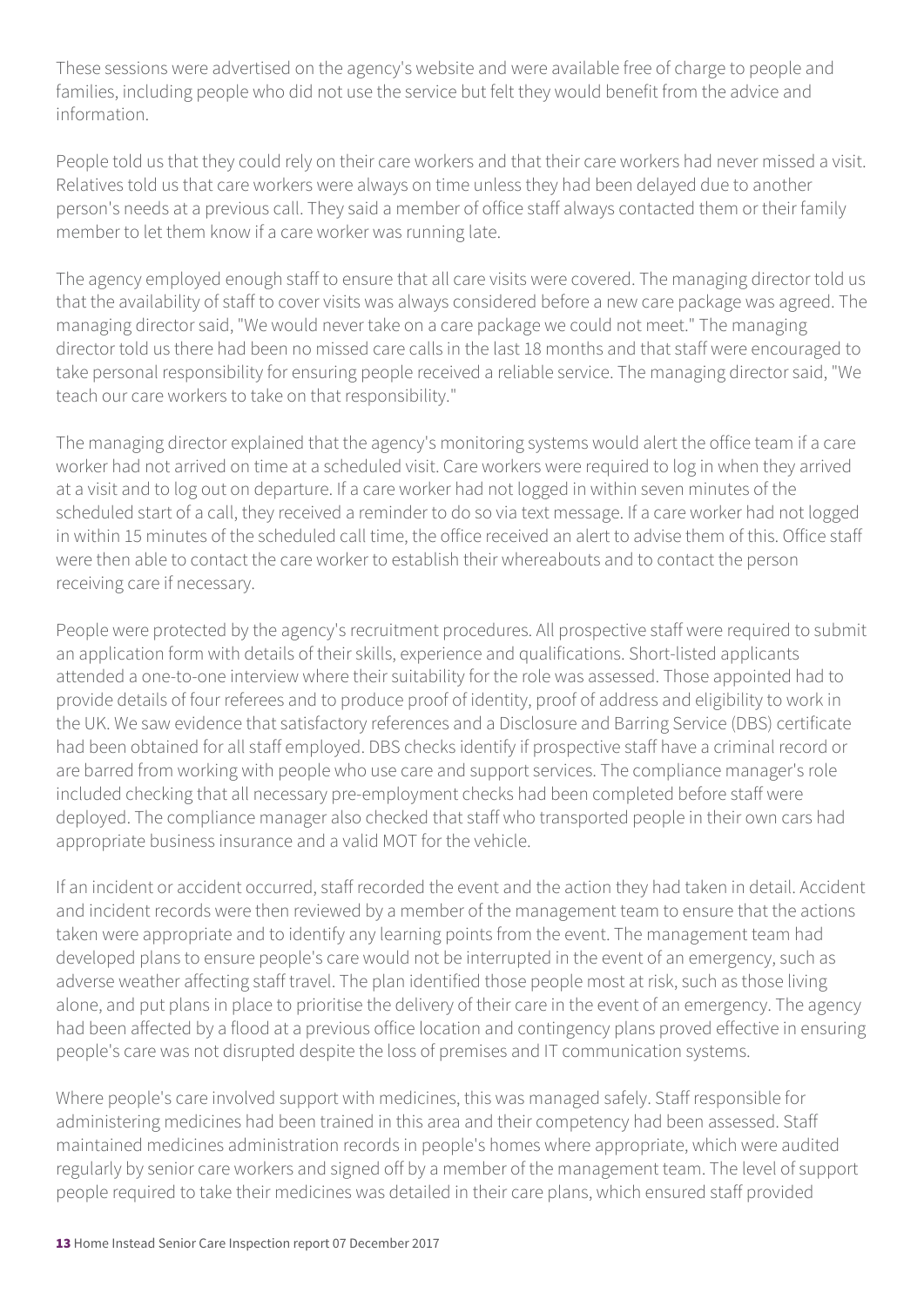appropriate assistance with this aspect of their care. Several relatives told us staff had suggested measures which helped their family members take their medicines safely, including having their regular medicines supplied in monitored dosage systems.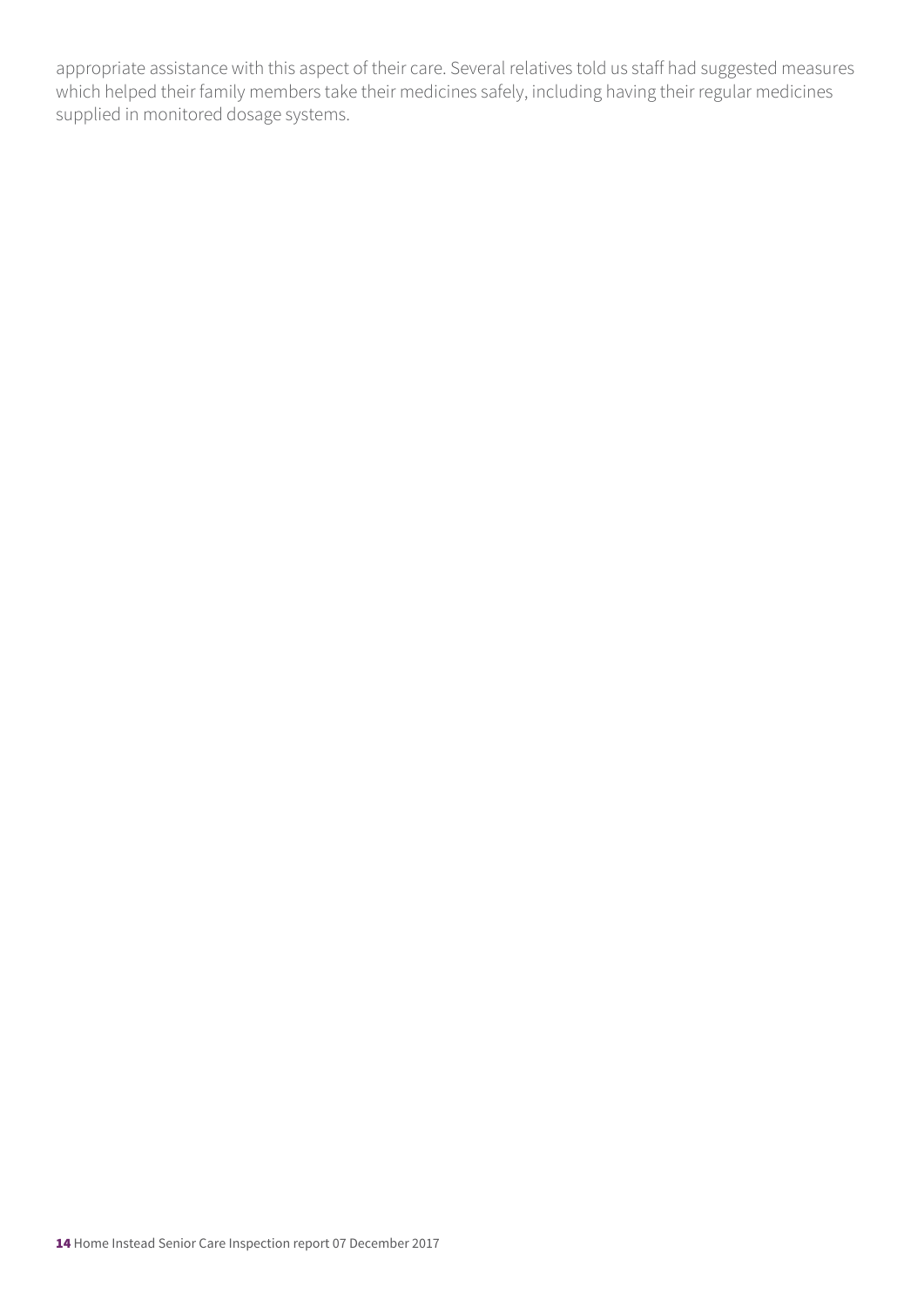### Is the service effective?

# Our findings

People received their care from staff who were well trained and supported and highly motivated. People, their relatives and professionals told us the care workers supplied by the agency were of a consistently high standard. They said care workers were well trained and passionate about providing good care. One relative told us, "The carers all have a good skill base and are very well trained - they all are dedicated and enjoy their work." A professional who worked with the agency told us, "Without question, Home Instead Senior Care Guildford and Woking always provide well trained, experienced, empathetic and proactive carers."

Some of the people who used the agency had complex needs which required staff to have a clear understanding of their conditions and a collaborative approach to working with other people involved in providing their care, such as relatives and live-in care workers from other agencies. Relatives and professionals who worked with the agency in these circumstances spoke highly of care workers' attitude and skills. A relative told us, "The carers and I work as a team to provide gold standard care for [family member]. This is enhanced by having two carers who provide the bulk of the hours. The team we have currently is without doubt the best we have ever had." The relative said care workers always followed any guidance given by professionals about their family member's care, which had, "Enhanced their ability to provide an excellent level of personal care for him." A professional who had collaborated with the agency in providing care to people with complex needs told us, "When carers have worked together with our agency on extremely complex cases they have always been experienced, fully trained, responsive and willing. We know that the support we will get from Home Instead will be outstanding."

Staff had access to the induction, training and support they needed to do their jobs to a high standard. The management team was committed to ensuring staff had the support they needed to meet people's individual needs and to provide excellent care. The managing director told us they regarded high quality training as vital to ensuring care workers had the skills they needed and an understanding of the values and behaviours expected of them.

Care workers attended a comprehensive induction when they started work, which included training in key areas such as medicines management, infection control, health and safety, fire safety and dignity and respect. New staff also spent time shadowing experienced colleagues to understand people's individual needs and how they preferred their care to be provided. Care workers told us the induction they received had prepared them well for their roles. One care worker said, "The induction was really good." Another care worker told us, "Shadowing is as important as the induction. It was good to be shown what to do. You get to understand the little things about how people like things done."

The recruitment and training manager carried out an evaluation with each care worker when they had completed their induction. Care workers were asked for feedback about the quality of their induction and whether it had prepared them well for their role. Care workers were asked if they needed any further training or shadowing opportunities before they provided care unsupervised. The recruitment and training manager told us, "We want to make sure they feel confident and competent when they go out."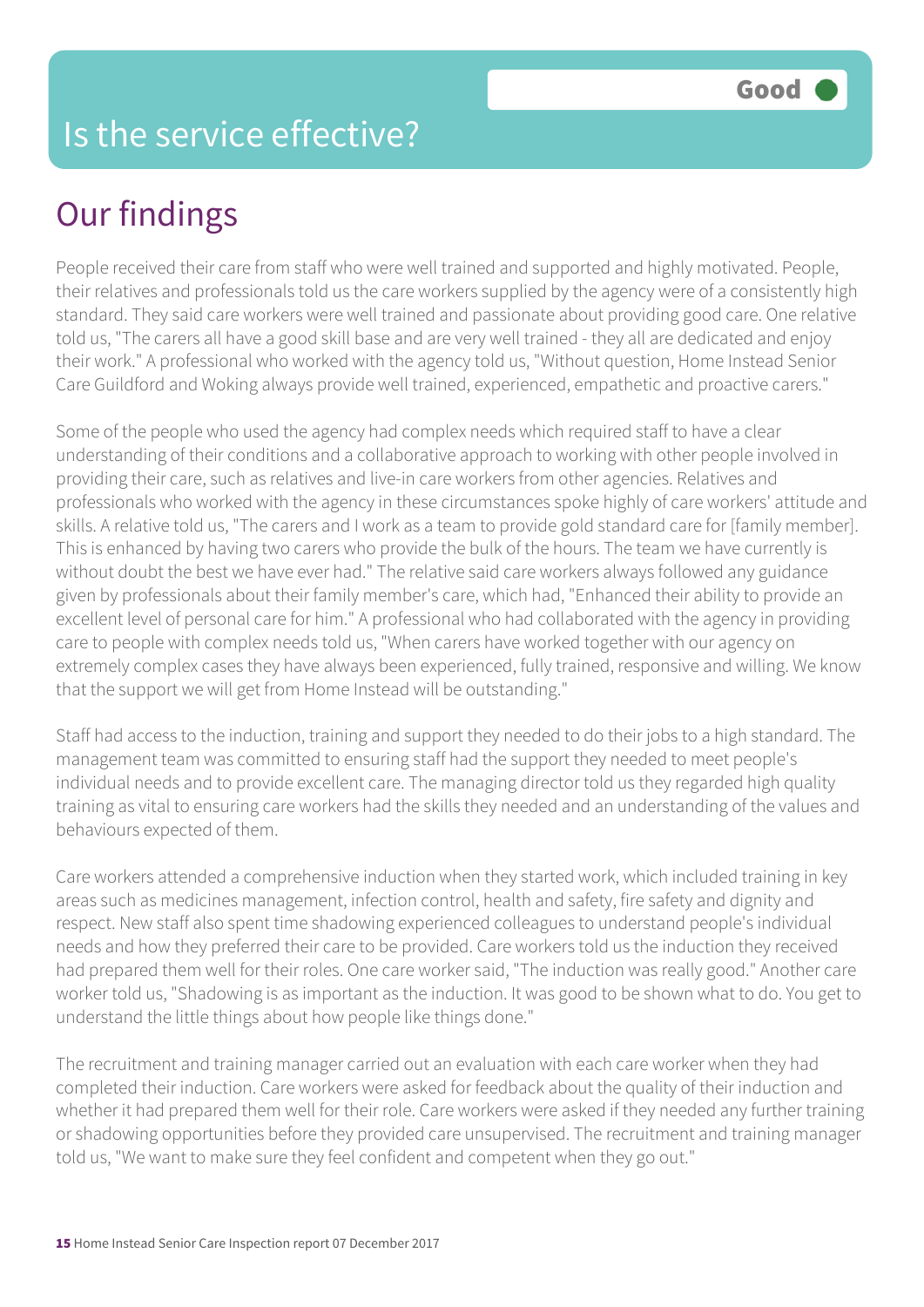Staff knowledge and skills in key areas were kept up to date through regular refresher training, which was monitored by the recruitment and training manager. Care workers were sent a training module each month along with a workbook, which they had to complete and return for assessment. The recruitment and training manager said the previous three months had focused on safeguarding, medicines management and the Mental Capacity Act 2005 and the coming month would focus on food, diet and nutrition.

The agency had an established programme of dementia training which was City and Guilds accredited. The programme consisted of six modules delivered over three sessions and was attended by all staff. Some members of the management team had attended 'Train the Trainer' courses and delivered in house training sessions to care workers in areas such as safe medicines management. Training was also sourced from outside the agency where appropriate, for example moving and handling training and the safe use of equipment. If care workers required specialist training to meet people's individual needs, such as catheter care, stoma care or enteral feeding tubes, the agency engaged appropriate healthcare professionals to provide this. Care workers were signed off as competent by the healthcare professional before they were authorised to provide this specialist care.

Staff were encouraged to achieve additional qualifications relevant to their role, such as the Quality Care Framework diploma in Health and Social Care. The agency supported staff to achieve these qualifications by providing assessors to monitor and validate their work. The managing director told us that 24 of the agency's care workers had completed or were working towards relevant qualifications. All staff were expected to complete the Care Certificate within 12 weeks of joining the agency if they had not already achieved this award. The Care Certificate is a set of nationally recognised standards that health and social care staff should demonstrate in their daily working lives.

Care workers provided very positive feedback about the quality of training and support they received to do their jobs. One care worker told us, "The quality of training is very good." Another care worker said, "They make the training very enjoyable as well." All the staff who had returned surveys in 2017 said their initial training had prepared them for their first care assignment and 98% rated the initial training and support they received as very good. Comments made by staff in the surveys included, "The induction was very informative and easy to understand. The manual handling was very helpful", "I found the training very useful because it refreshed my knowledge of care", "Excellent, friendly training with a small group, able to ask questions, fun and interesting", "I have been given the opportunity to carry out a NVQ qualification and have the opportunity to attend other training courses to improve my ability to carry out my role" and, "The training given is well prepared and delivered and gives me the skills to develop my caring skills and to fully understand and assist my client's requirements. It also allows me to look out for initial signs that could develop into issues especially regarding the health and well-being of our clients."

Care workers met regularly with their line managers for one-to-one supervision and had an annual appraisal. They told us supervision sessions were useful opportunities to seek advice and receive feedback on their performance. Supervision records showed that staff were asked if they felt confident in providing all aspects of people's care and whether the training they received had equipped them with all the skills they needed to provide this care. Staff were also asked if they had any concerns about the safety or welfare of the people they cared for.

The Mental Capacity Act 2005 (MCA) provides a legal framework for making particular decisions on behalf of people who may lack the mental capacity to do so for themselves. The Act requires that as far as possible people make their own decisions and are helped to do so when needed. When they lack mental capacity to make particular decisions, any made on their behalf must be in their best interests and as least restrictive as possible.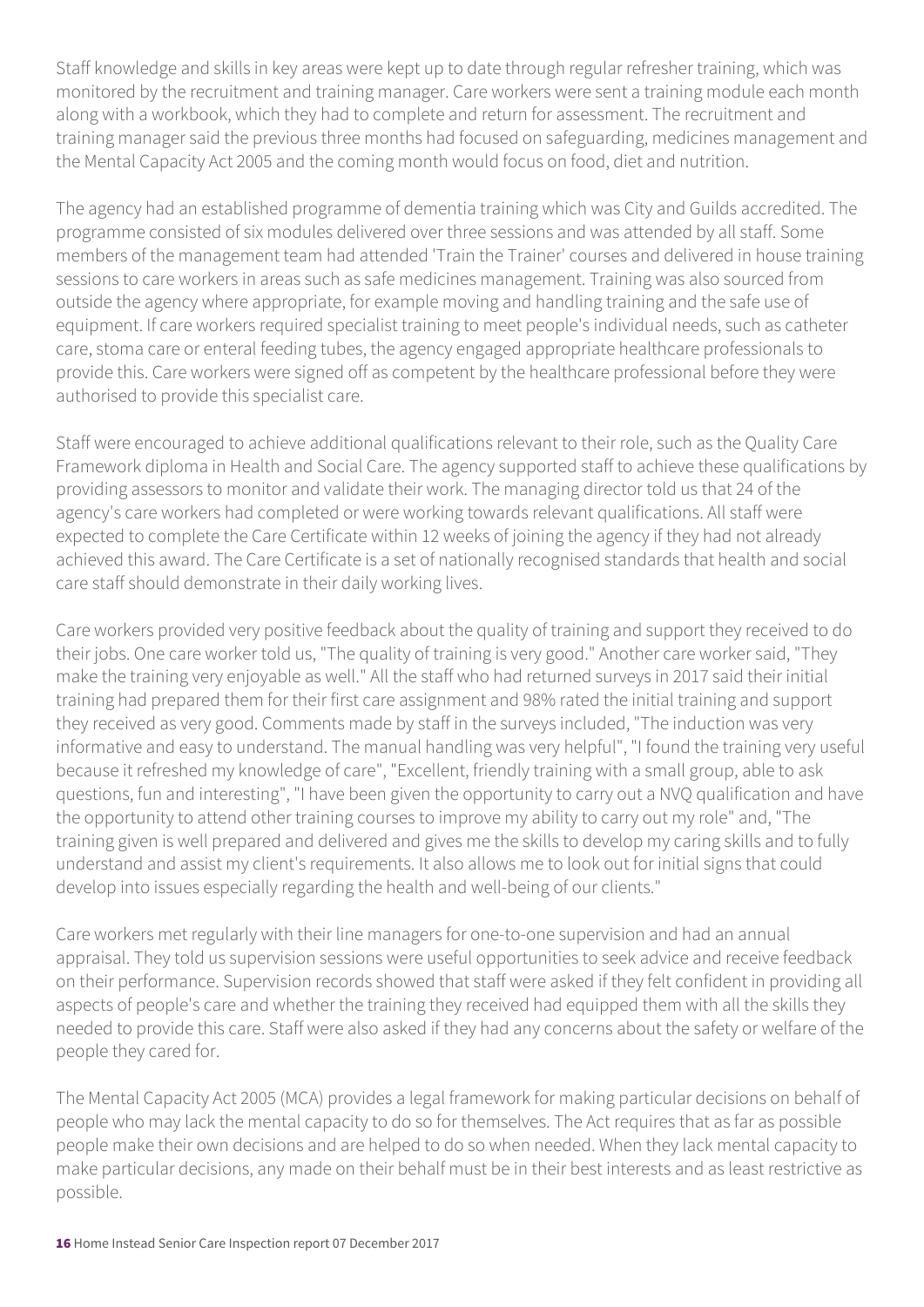People's care was provided in accordance with the MCA. People told us staff always asked for their consent before providing their care. They said they had been asked to record their consent to their care and we saw signed consent forms in people's care records. If people lacked the capacity to make decisions, relevant people had been consulted to ensure any decisions were made in the person's best interests. Staff had received training on the principles of the MCA and how these principles applied in their work. The managing director recognised that people who lacked the capacity to make some decisions remained able to make choices about their day-to-day lives and encouraged staff to promote choice when providing care.

People who received support with meals told us they enjoyed the food their care workers prepared and that their care workers knew their dietary needs and preferences. Relatives said care workers put thought and effort into providing meals their family members enjoyed. One relative told us, "He enjoys whatever she makes, she's a marvellous cook." Another relative said, "They provide us with a detailed shopping list and try hard to think of things that he might like to eat." People's dietary needs and preferences were explored during their initial assessment and any needs people had in relation to nutrition and hydration were recorded in their care plans. Staff attended training in nutrition and hydration in their induction and followed professional guidance where necessary to meet people's individual needs.

Care workers supported people to stay healthy and to obtain treatment when they needed it. In many cases, care workers liaised with healthcare professionals involved in people's care and accompanied them to healthcare appointments. People and their relatives said they valued this aspect of support because they found it difficult to manage transport to appointments and communication with healthcare professionals. One relative told us, "My father's understanding is not always very clear so they help with prescriptions, doctor's appointments etc."

Relatives told us care workers were quick to identify any changes in their family member's health and to offer advice about the most appropriate course of action. They said care workers' vigilance and advice had been instrumental in enabling their family members to obtain appropriate professional input when needed. One relative told us, "They are very good at communicating any concerns they have about [family member] and we rely heavily on their advice. For example the main carer recently requested me to call in the district nurse as she was concerned about a sore developing. The nurse duly came, prescribed a special cream and is going to get [family member] an air mattress for his bed and an air cushion for his chair." Another relative said, "They are very quick to mention (and/or report back to office) if they have any concerns even if changes are subtle." A third relative told us, "Staff let me know if they see any changes to my mother's health and will take action such as contacting the doctor as and when they consider it necessary."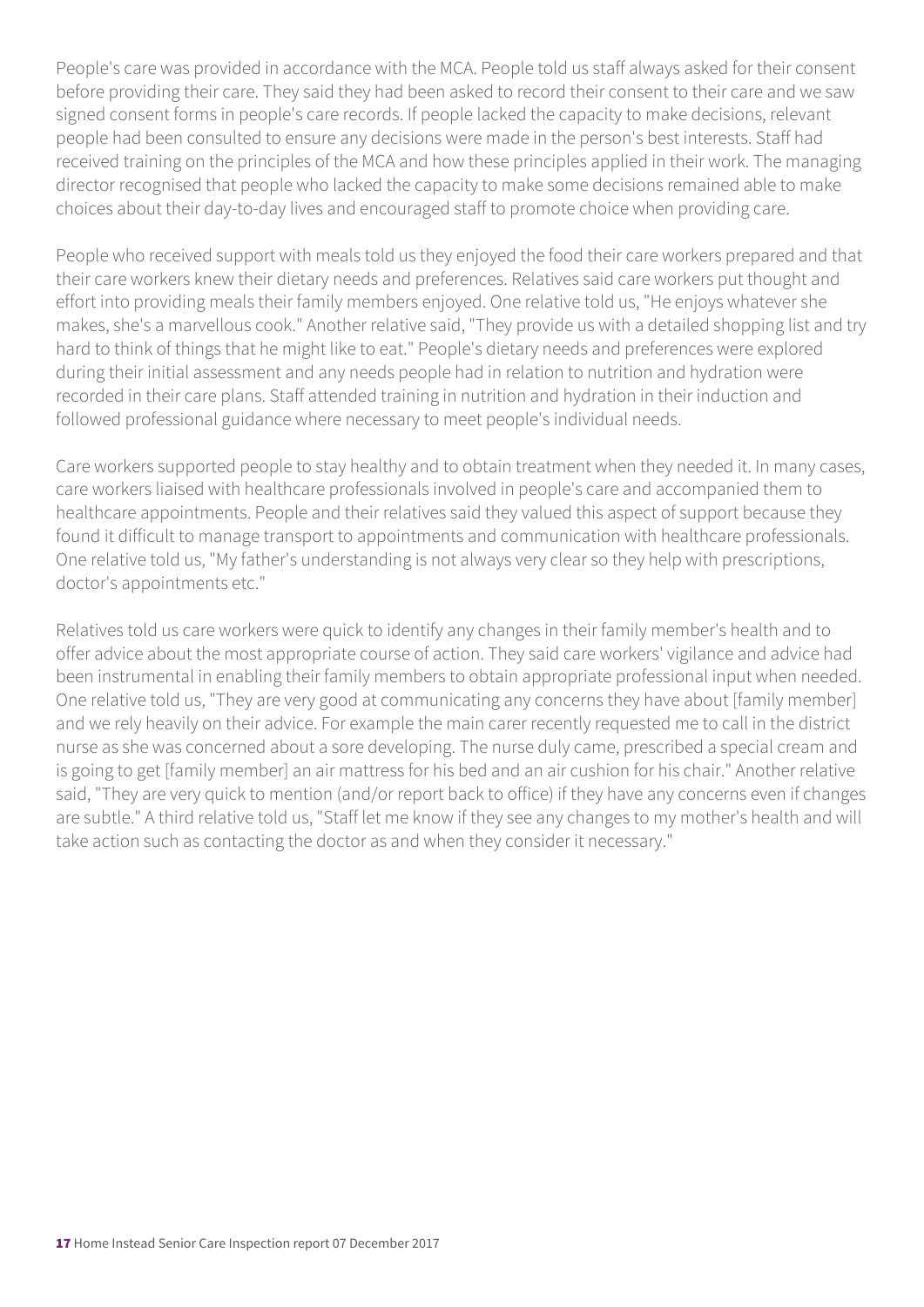### Is the service caring?

# Our findings

People were supported by staff who were extremely kind, caring and compassionate. People told us they valued the close relationships they had developed with their care workers and many people said they regarded their care workers as good friends. One person told us, "They are lovely girls. They are like friends now. I wouldn't be without them."

Relatives told us their family members benefited greatly from the kindness and companionship of their care workers and the relationships they had formed with them. One relative said, "[Family member] is so lucky to have his team of carers who not only care for him but demonstrate warmth and love and will go that extra mile as well." Another relative told us, "They are lovely women, they are very kind. They spend time chatting with him and interact with him. He gets on really well with them, he enjoys their company. They have become very fond of [family member] and he is very fond of them." A third relative said, "The two main carers in particular have forged very positive relationships with [family member] - they know what he likes and does not like and he looks forward to their visits very much. He speaks in glowing terms about 'his girls', especially the two regular girls." A fourth relative told us, "Staff are very kind, caring and compassionate particularly when considering the very difficult circumstances they are put in when my mother is especially anxious or confused."

Many relatives reported that care workers had also provided support to people's families when they experienced challenging times. They told us they appreciated and valued the emotional support staff had provided. One relative said, "We have been extremely happy with the care provided. Home Instead have met the changing needs of my mother and the staff have been fantastic. They are happy to carry out any tasks needed and nothing is too much trouble. They maintain a very kind and caring relationship with my mother and the family. Home Instead have made a difficult time so much easier for us all, we are all delighted with the service that they have provided and are extremely happy to recommend them to others." Another relative told us, "It has often been commented on by our friends who come in to see us what kind, caring and compassionate carers we have. They show those attributes to me as well." A third relative said, "I think they provide an excellent service! They have also supported me through such a stressful time. So happy that I found them, they have really turned around my father's life and given me peace of mind."

A professional said of care workers provided by the agency, "They are all always willing to go the 'extra mile' in terms of considering our client's needs and also those of our own carers who can be lonely and homesick at times. The Home Instead carers seem to be recruited for their kind, caring and compassionate nature." The professional also reported, "The Home Instead carers will arrive with books, magazines and treats often home cooked for their visits which will lift the spirits of both client and our carers."

The approach the agency adopted was made clear on its website, which stated, 'Home Instead Guildford and Woking regard it as a special privilege to look after people with love, care and compassion - and we take our responsibilities seriously. It's about quality care, giving our clients their freedom back and making sure they are happy and secure in their own homes.'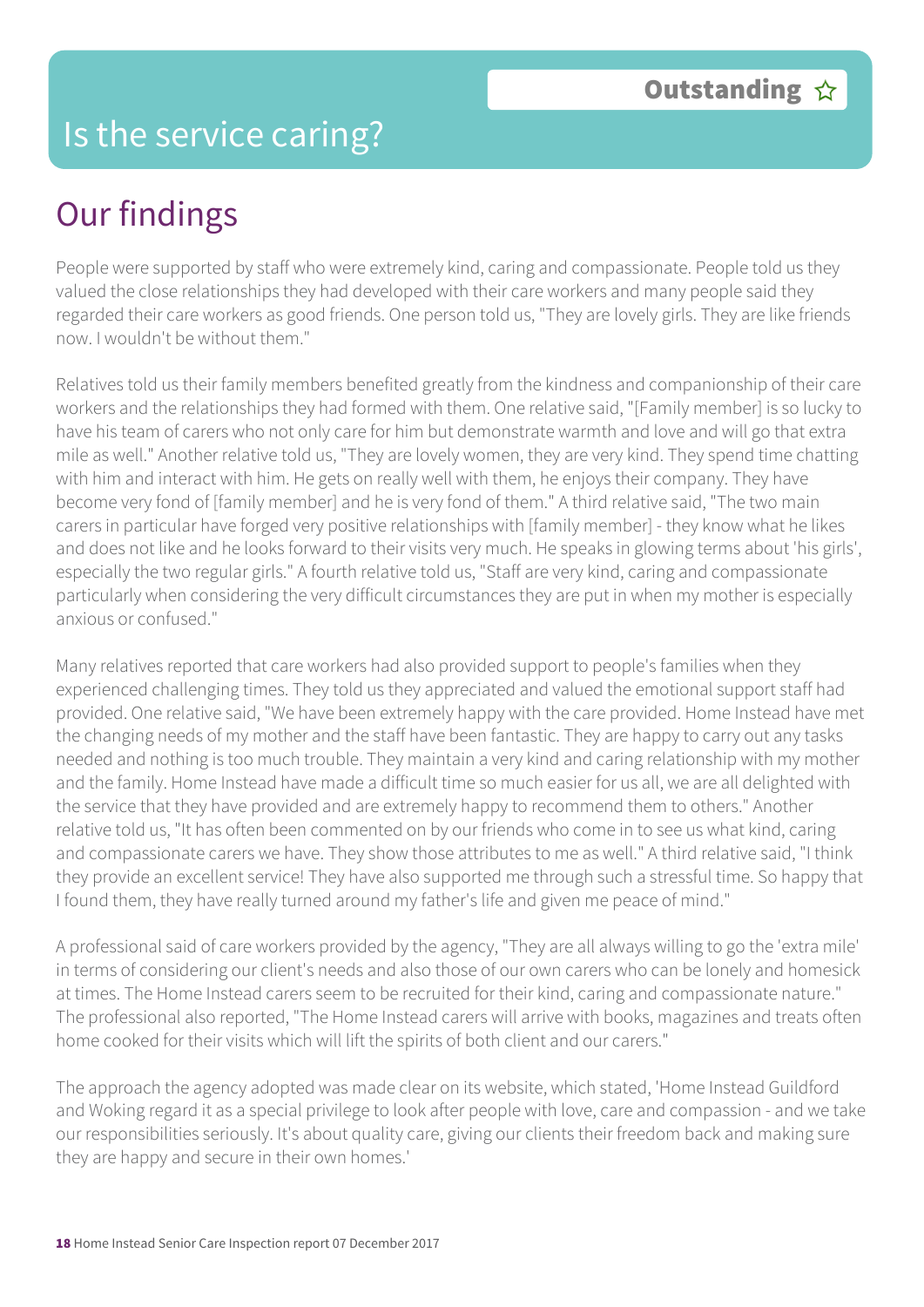Care workers were passionate about their work and wanted to make a positive difference to people's lives. They reported that they enjoyed supporting people to live their lives as they chose and achieve their goals. Comments made by care workers in the 2017 staff survey included, "I feel really great at the end of the day once I've helped someone because I know I'm helping impact their lives in a positive way", "Home Instead is an amazing opportunity to really make a difference to the lives of others and help them to continue to live independently, you get to make good relationships with all the wonderful clients" and, "Home Instead is such a fantastic company to work for, you are right there in the community helping people young and elderly to live their lives to the fullest whilst staying in their own homes."

Staff frequently gave up their own time to spend time with people, particularly if they lived alone or had little family contact. For example a group of staff visited one person who lived alone on their birthday to celebrate with them, bringing presents and a cake. Staff also visited people if they were unwell or in hospital. One person who had no family was admitted to hospital towards the end of their life. Care workers visited the person every day, often in their own time, to ensure that the person had a friend with them in their final days. Care workers were with the person until an hour before they passed away.

People told us they received their care from a regular team of care workers. They said they were always informed if their regular care worker would not be attending a visit and that the agency always arranged a suitable replacement care worker. People told us new care workers were introduced to them before providing their care. They said their care workers had enough time at each visit to provide the care they needed. Care workers told us they had enough time during visits to spend time talking to people and getting to know them, which enhanced the care people received. One care worker said, "We have time to do the nice things, to make them a cup of tea and have a chat. You've got time to greet them properly and spend time with them. That's one thing this agency is really good at."

The agency had offered people the opportunity to complete a personalised 'life journal' with the support of their care workers. Life journals aimed to record important memories and experiences for each person and to provide people with opportunities to talk and reminisce about their lives. The managing director told us several people had benefited from the experience of completing their life journals, especially people who had no family contact. The managing director reported. "[Person] who lives alone and has no family has really enjoyed completing his [life journal] with his regular CareGiver and said it has brought back fond memories of the life he had with his wife and has enjoyed reminiscing. We will be putting journals into more homes if they are appropriate for each client."

A relative told us their family member was able to remain at home with them due to the support provided by the agency. The relative said they were their family member's main carer but would be unable to manage without care workers enabling them to take breaks. The relative told us, "They come in so I can have a break. They have been amazing. It's nice to know he's with someone I can trust when I'm not with him." Another person's relative had asked the agency to provide end of life care as their family member was in hospital and wished to spend their final weeks at home. Having assured themselves the person's care needs could be met at home, the agency agreed to provide this support. Although professionals had advised that the person was nearing the end of their life, with the support of the agency the person's health improved significantly and they continued to live at home with support at the time of our inspection, some two years after returning home from hospital.

People told us that care workers always treated them in a respectful way and provided care in a way that maintained their dignity. Relatives said staff treated their family members and their homes with respect. They told us care workers maintained their family member's dignity and privacy when providing their care. One relative said, "Staff always treat my mother respectfully, allowing her to open the door to let them leave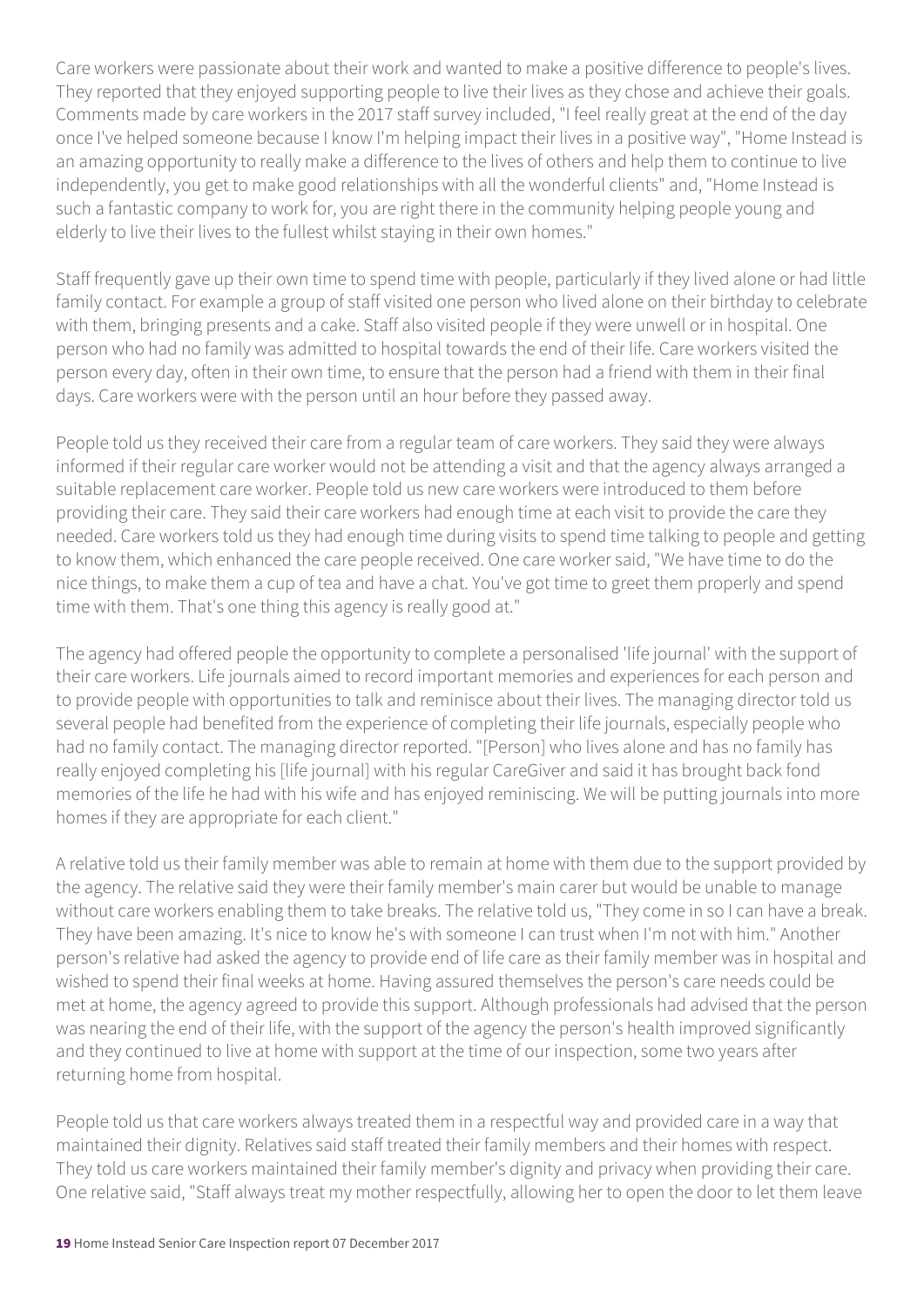the house, adopting considerate manners when my mother is eating and allowing her to determine what jobs need to be done." Another relative told us, "The staff have always treated my mother and her home with respect."

A professional who worked with the agency commented, "The agency always schedules carers who treat the clients with dignity and respect. One small example would be in providing personal care, where they are all trained to consider using an extra towel so that a client remains covered throughout this highly personal aspect of the call ensuring the client never has to suffer the indignity of exposure for an act they are unable to carry out themselves." Another professional told us, "We have never had to question how the Home Instead carers behave during calls, or question that they will treat each home with anything other than the greatest respect."

The management team ensured that dignity and respect underpinned care workers' approach to their work. The importance of ensuring people were treated with dignity and respect was emphasised in the induction attended by staff and the agency had appointed a dignity champion to ensure these values permeated all aspects of the agency's work. The managing director told us, "Dignity is right there at the centre of what we do. We get all the CareGivers to see things from the client's point of view. We want our care to enhance people's lives, not just be something they have to get through."

People were supported to be as independent as possible. People told us their care workers encouraged them to do things for themselves where they could. They said their care workers had emphasised the benefits of maintaining their mobility and supported them to remain mobile. One person told us, "They encourage me to be independent. They encourage me to walk properly to maintain my mobility." In some cases, care workers had supported people to participate in preparing their own meals, which had resulted in positive outcomes for people. For example one person had enjoyed cooking when they were younger but had become unable to cook for themselves. As a result the person relied on Meals on Wheels or microwaveable meals. With the encouragement and support of their care worker, the person had begun to participate in preparing their meals. The person's care worker told us how much the person enjoyed being involved in preparing food and eating home-cooked meals again.

People and their relatives were involved in planning their care. They said the agency took care to ensure their views were reflected when developing their care plans. One relative told us, "I am always involved in planning [family member's] care." People were given clear information about their rights and the service to which they were entitled. The provider's Statement of Purpose set out the aims and objectives of the agency and explained the organisation's values. People were issued with a data protection statement when they began to use the agency which explained how their confidential information would be used and which individuals or agencies this information may be shared with. Confidential information was stored and shared securely and staff were briefed on the importance of confidentiality during their induction.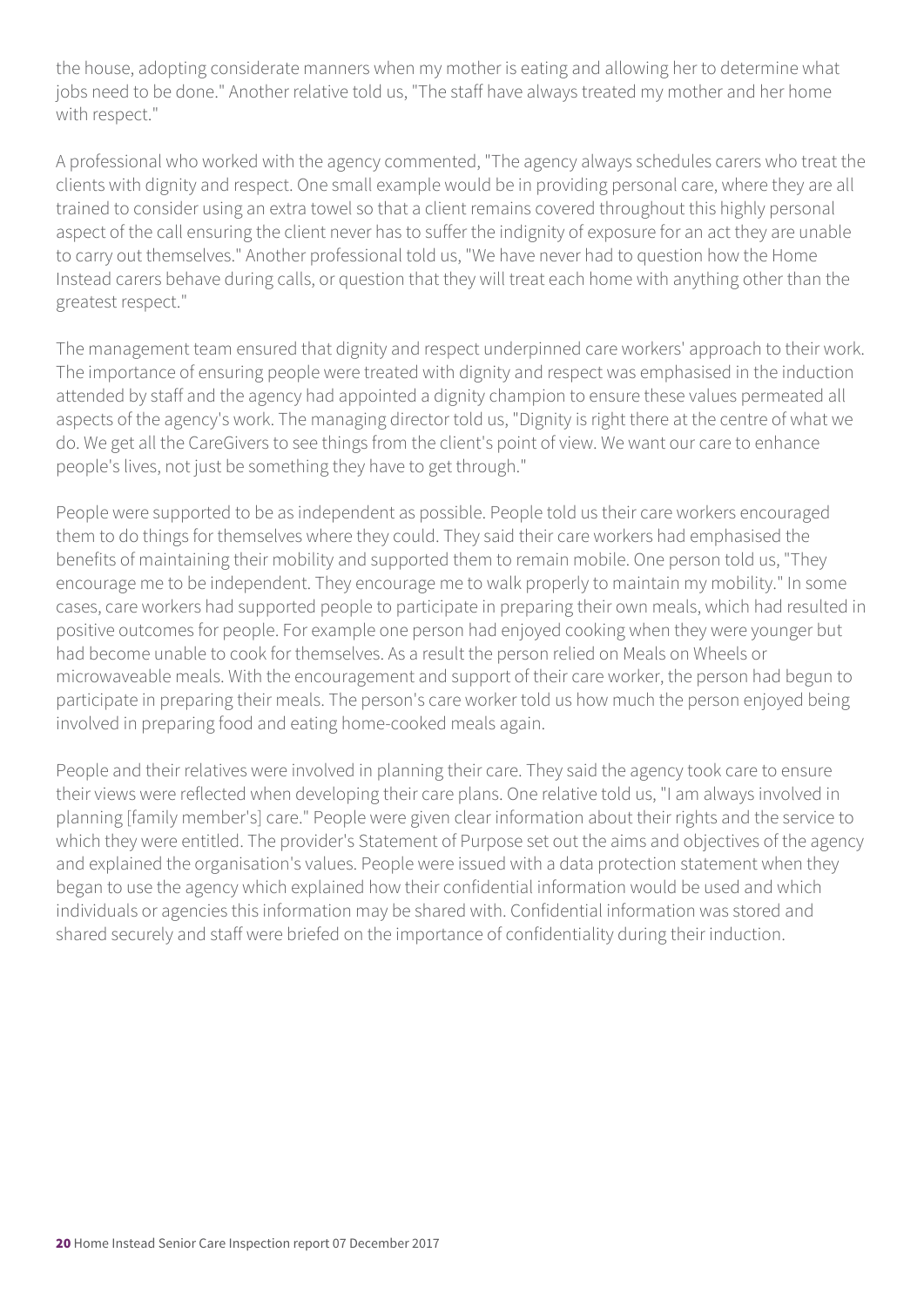### Is the service responsive?

# Our findings

The agency was exceptionally responsive to people's individual needs, including when their needs changed. The management team ensured the staffing rota was sufficiently flexible to accommodate requests for changes, including those made at short notice. One person told us, "They are very good at keeping me and my other carer informed of any changes. The office has also helped me with very short notice requests and changes from my side." A relative said, "They are very accommodating when changes are needed, for example rota changes or care changes, extra calls or less calls. They are very supportive."

People and their relatives told us the flexibility the agency offered was one of its greatest strengths. People said the flexible support provided by staff enabled them to live independently when they would not otherwise be able to do so. Relatives said this flexibility enabled them to make sure their family members received the care they needed when their own commitments were subject to change.

One of the agency's stated aims was to enable people to stay in their own homes as long as they wished. This aim was shared by the management team and staff alike and there were many instances in which the agency had enabled people to remain in their own homes when they would have been unable to do so without support. One relative told us, "Until we called in Home Instead, [family member] was struggling to cope and we thought a care home might have to be the answer. However we thought we would try a home care organisation as a stop gap. We are overjoyed at how well it has worked out. [Family member] is able to live in his own home and have a quality of life that we never would have thought possible." Another relative said, "[Family member] is lucky as [names of care workers] share most of the care between them and they are just the best. They communicate well with each other and with us. I can honestly say that if [family member] had not had the amazing care that he has received in the home that he loves, he would no longer be with us. Every time we visit he says how lucky he is and that he does not know how he would manage without them."

One person told us they preferred to live independently but their fluctuating health meant they could not manage without support at times. The person told us they had very little notice of when their condition would deteriorate, which meant they often called upon the agency at short notice. Despite this, the person said the agency had never let them down, always responding immediately to supply a care worker who understood the support they needed. The person told us, "When I can't manage I 'phone them up and they help me out immediately. I get in touch with my friends at Home Instead and they look after me day and night." The person said that, on each occasion, "[Managing director] comes to see me to make sure everything's okay and she brings the carer with her."

A relative told us their schedule varied greatly from month to month, which meant, "A great deal of uncertainty and variability in our care requirements." The relative said they and their family member "were quite anxious about how [family member's] care would be handled during these periods of short notice callouts and so we contacted Home Instead to ask for their suggestions." The relative told us, "Home Instead offered a very suitable, supportive and reasonably priced option which…. has removed a great deal of stress from both [family member] and myself. So far there have been no issues with cover and all required care has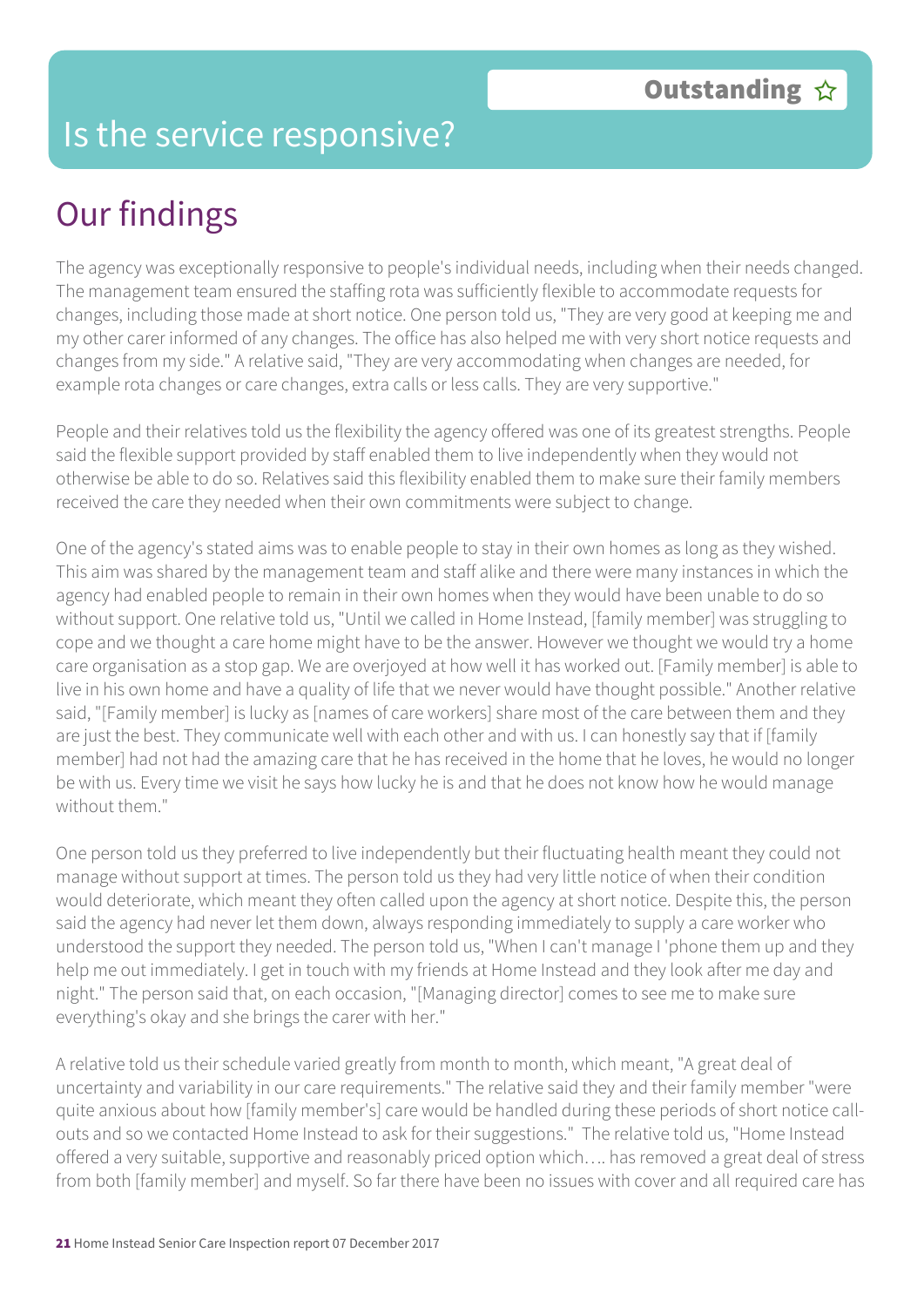been provided to the highest standard." Another relative said, "The carers are very responsive to my mother's needs, and provide care accordingly, and frequently provide feedback to me."

A professional who had worked with the agency in providing care for people with complex needs told us, "[Managing director] often responded in an emergency to assist our live-in carers, quite often within the hour and/or out of hours! They were responsive when clients' care requirements changed and adapted their service quickly to accommodate changes to care plans." Another professional said, "When we have asked Home Instead to provide additional support at critical times they have always proved to be extremely responsive."

The managing director told us the agency aimed to deliver a service that exceeded people's expectations and always responded to meet their needs. We heard many examples of the agency succeeding in this aim, with care staff and managers supporting people and their families at short notice, often in their own time and with tasks unrelated to their agreed care package. Some of the ways in which the agency had responded to people's needs had made a significant positive impact on their lives. For example one person had been discharged home from hospital but was unable to mobilise, which meant they were unable to get to their bedroom and bathroom. The person wished to remain at home but was unable to do so without specialist equipment and support to help them mobilise. The agency's care manager arranged an urgent occupational therapy assessment for the person, which resulted in the provision of equipment including a profiling bed, standing hoist and full body hoist, enabling the person to transfer, with staff support, to and from their bed, access the bathroom and sit in their armchair.

Another person was supported to remain living at home following surgery, when this was initially not considered possible. Care workers supported the person in all areas of their daily life, including assisting them to wash and dress each morning and come down four flights of stairs to the area where they preferred to spend their day. Care workers then returned to cook the person's evening meal, made according to their preference each day. Care workers then carried out a bed-time call each evening, supporting the person with personal care and the assurance that they had locked up and secured their property, making it safe for them to go to sleep. Care workers also supported the person shopping every week in their wheelchair, accompanied them to all hospital appointments and arranged to be at the person's home whenever tradespeople were required.

A third person was supported by the agency to remain living at home when they would otherwise have been unable to do so. The person did not have relatives nearby to provide support when they needed it so the agency undertook a variety of tasks outside those agreed as part of the care package. For example staff purchased and changed light bulbs, arranged deliveries and organised the installation of a stair lift to enable the person to use their first floor bedroom. When the person's needs changed and they were unable to use the stair lift, staff dismantled the person's bed and reassembled it on the ground floor. When the person's health deteriorated, staff obtained equipment, including a profiling bed, that enabled them to continue living at home with support.

The agency frequently responded quickly to resolve any difficulties people experienced. When the agency's care manager arrived at one person's home, they found the person's relative in a state of anxiety. The relative had been contacted by the hospital to inform them that their family member was ready for discharge and had been left in the discharge lounge. However the hospital had advised that no transport would be available to bring the person home for 12 hours. The care manager immediately drove to the hospital and picked the person up, ensuring that they were home quickly and their relatives' worries were allayed.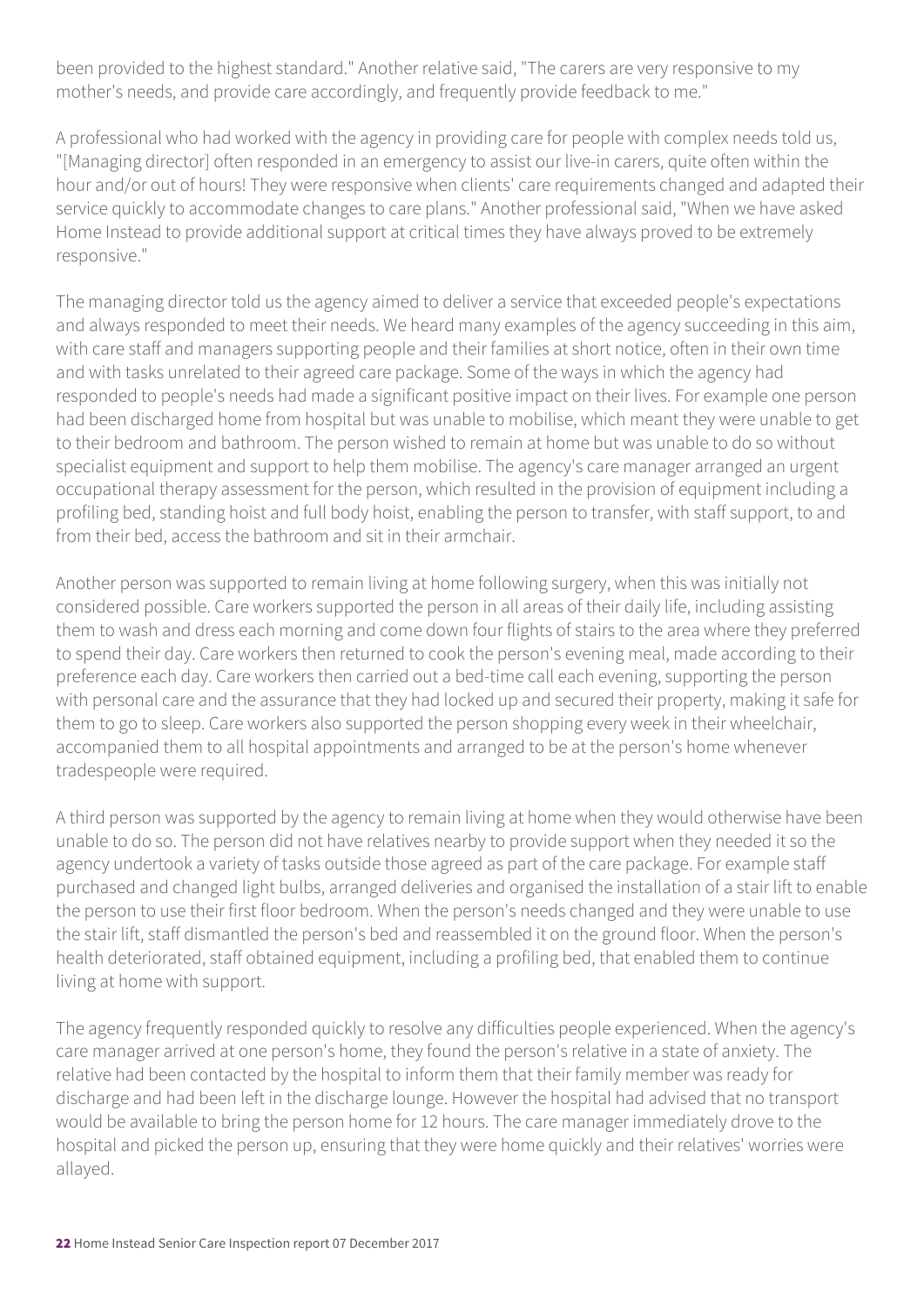On another occasion a person became unwell and was waiting anxiously at home for emergency services to arrive. The care manager immediately went to the person's home and stayed with them until the ambulance arrived to ensure they were not left alone. The care manager advised the person's relatives they were to be taken to hospital and the relatives met their family member at the hospital. One relative told us, "The staff are very caring. When [family member] was recently unwell the carer stayed on well beyond the time she was allocated as she refused to leave him until I had driven over to take over from her."

Care workers were able to give us examples of how they had responded to people's individual needs, which had resulted in positive outcomes for people. One care worker told us they noticed a person they cared for had developed needs related to continence. The care worker said, "Things had changed and he needed a bit more support. He was losing confidence. You could see him getting really down about it." With the person's permission, the care worker contacted the district nurse and arranged a continence assessment. The care worker told us, "He is now being assessed properly, we are getting him the equipment he needs."

Another person did not speak English as a first language, which had led to difficulties in managing their finances and healthcare appointments. As a result of these difficulties, the person had become unwell and accumulated a significant amount of debt. The agency identified a care worker who spoke the person's first language and engaged the care worker to support the person. With the support of their care worker, the person was able to access the healthcare treatment they needed and regain control of their finances.

The agency had a commitment to ensuring that people were assigned care workers who were not only able to meet their care needs but whose interests they shared and whose company they enjoyed. When people began to use the agency, particular attention was paid to the 'matching' of people with their care workers with the aim of bringing people together who shared similar interests. One relative told us, "During the initial interview [family member] stated that the primary requirements of a suitable carer for her would be one who could look after her hair properly and also was good with cats. The Home Instead staff took the time to find a suitable carer and settled on a young lady who is a hairdresser by trade and loves animals and we have been very pleased with her." A professional who had worked with the agency said, "Home Instead spends time learning about the client so they can match personalities and find compatibility from the start."

Staff told us the agency had established their hobbies when they started work in order that they could be assigned to people who shared these interests. One care worker said, "They do pay a lot of attention to the matching. They asked a lot of information about my interests and hobbies when I started." In the 2017 staff survey, one care worker commented, "I love the way people are matched with their CareGivers based on their history, interests and backgrounds." We saw that care workers' interests had been explored during their recruitment, including their interests and hobbies, which books they enjoyed and which languages they spoke. In the 2017 satisfaction survey, 100% of respondents said their assigned care worker was well matched to their needs.

If people felt the care workers they had been assigned were not sufficiently well matched to their individual needs and interests, the agency considered alternative care workers who would be likely to establish positive relationships through shared interests. People told us the agency managed this process in a responsive and professional manner. One relative said their family member had not found a care worker who had been assigned to them compatible with their interests. The relative told us, "A couple of other potential carers were assigned and we found one that [family member] was happy with. This process was handled in a very professional way by the staff at Home Instead without us feeling in any way pressured to accept an unsuitable carer." Another relative said, "We are very happy with things. We had an issue with one carer but that's all resolved. I felt she wasn't quite up to scratch and when I mentioned it they dealt with it straightaway."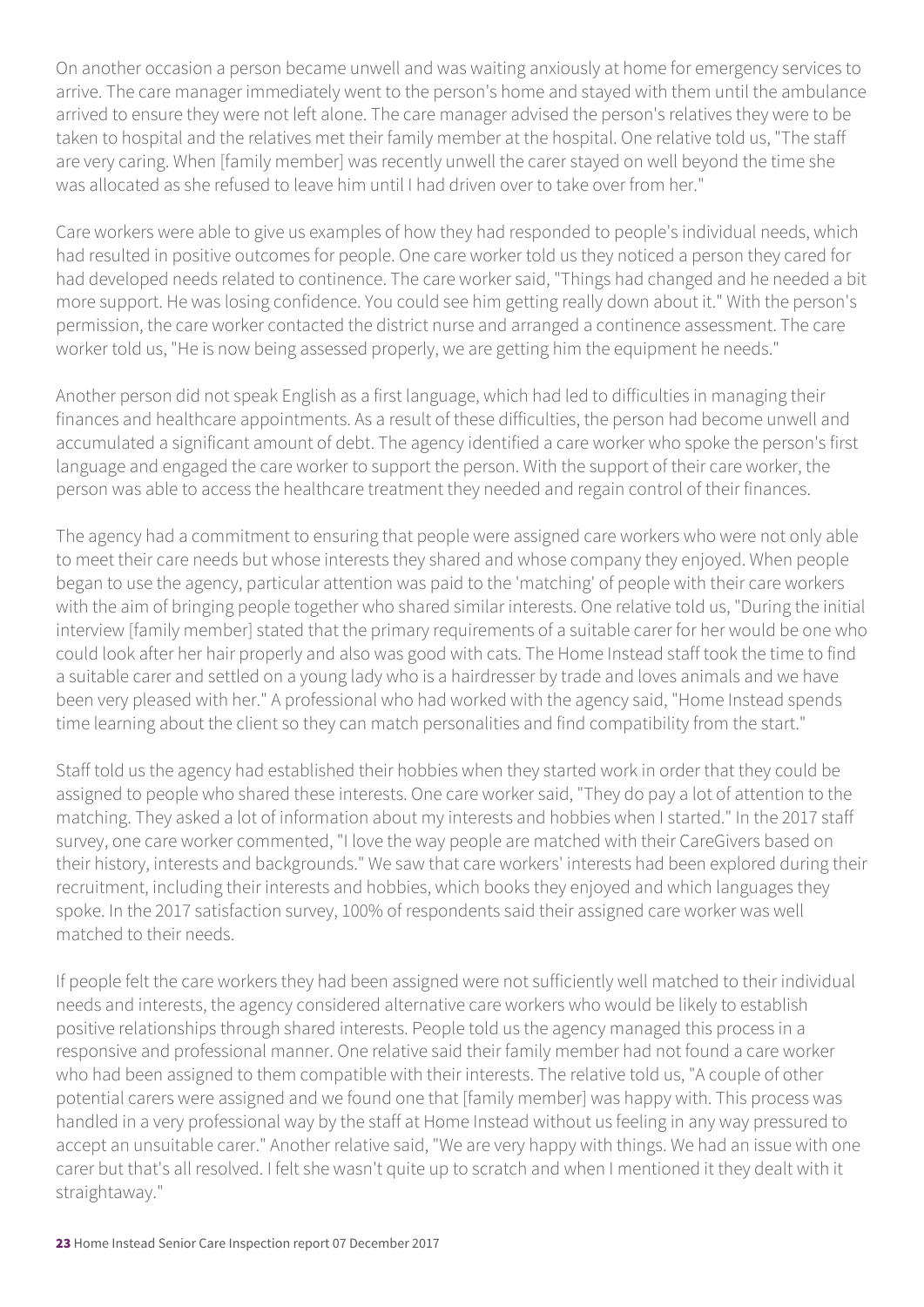People and their relatives said the agency always supplied suitable replacement care workers when their regular care workers were unable to attend. One relative told us, "On the odd occasion that our primary carer was unable to attend Home Instead always ensured that a suitable alternative was provided, taking into account [family member's] particular care needs and personality."

One of the agency's stated aims was to support people to remain involved in their local communities. The managing director said this had many benefits for people, including maintaining a level of independence and preventing social isolation. We heard examples of how people had benefited from the support provided by staff. One person had been reluctant to leave their home and staff were concerned they may become socially isolated. Staff were aware the person had an interest in horses and assigned them a care worker who stabled their own horse locally. The person visited the stables with their care worker and spent time with the horses, which was beneficial to their emotional well-being. Staff had also supported people to access community activities to achieve goals that were important to them. For example staff had supported one person who wished to lose weight to attend slimming classes and support groups.

People's needs were always assessed before they used the service to ensure the agency could provide the care and support they needed. The assessments carried out by the agency were comprehensive and identified any needs people had in relation to health, mobility, communication, nutrition and hydration, medicines and personal care. Assessments also recorded what people wanted to achieve from the service and their preferences about their care. Any risks to people receiving care and their care workers were also assessed during the initial visit by the agency. The managing director told us, "We get to know about their background, their medicines, health, emergency contacts. Then we do risk assessments; the environment, mobility, medicines. We find out about their daily routines; how they like to spend their time, what time they like to get up and go to bed and any regular appointments or groups they attend. Right from the outset we focus on getting to know the person and their history before they needed care."

Each person had an individual care plan drawn up from their initial assessment. Once the agency had drafted the care plan, it was shown to people, and their relatives if appropriate, to check the contents reflected their wishes and preferences. Care plans provided detailed guidance for staff about people's needs and the way they preferred things to be done. A relative told us, "The care plan and assessments are very thorough and regularly updated as care needs change." A professional who worked with the agency commented, "Every care plan is bespoke to each client and their particular needs. In my mind, they have always worked hard to understand each client's individual needs and deliver care that meets these needs."

The agency had a complaints procedure which was provided to people when they started to use the service and their relatives. People told us they had not needed to complain as the provider contacted them regularly to hear their views and ask for feedback about the service. The managing director told us the management team would use any complaints as opportunities to improve the service people received. The managing director said, "If someone raises a concern, we will act upon it immediately. We want our clients to be as happy as they can be."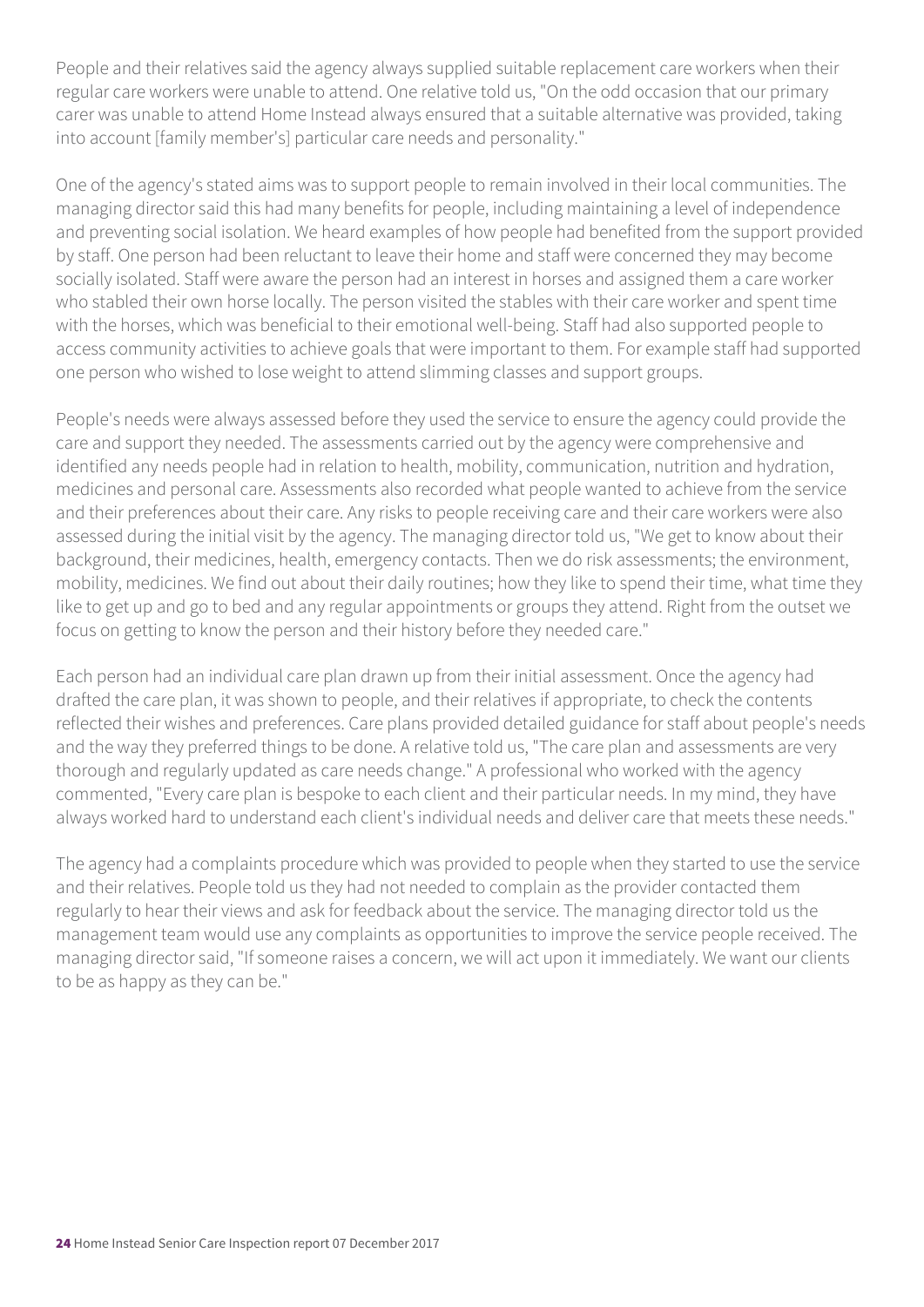### Is the service well-led?

# Our findings

People, relatives and staff benefited from a well managed service. People and their relatives told us the agency communicated effectively with them and that they could always contact someone at the office if they needed to. They said the service they received from the office staff was friendly, professional and efficient. One relative told us, "They are very good at communicating with me and my mother who calls them regularly." Another relative said, "The agency is very well managed, Staff are always courteous, efficient and quick to respond to enquiries." A third relative told us, "The agency communicates superbly! I also think the scheduler manages very well with the rota of carers."

People, relatives and professionals told us the office team and management team were caring as well as professional in their approach. They said the office team and management team provided valuable emotional support when they were experiencing challenges. One person told us, "[Managing director] is lovely, she and I get on very well. She is very good at choosing staff. I can spot a good person when I see them and they are all good." A relative said, "They are lovely people. Whenever I speak to them they are so cheerful and helpful. They are willing to listen and when you have the pressures we do it means so much to have someone who is willing to listen to you. You feel wanted and welcomed. They have been such a great help." Another relative told us the agency was managed, "In a very caring, professional, friendly and approachable way." A third relative said, "I really appreciate the fact that they are supportive and do try, really hard, to 'get it right'." A professional who worked with the agency commented, "[Managing director] is so approachable and always has time to discuss anything. She makes you feel like you matter and I'm sure her team and clients must feel the same." Another professional said, "[Managing director] and her team share the same values and passion for delivering the best care possible as I do. They have a flexible, can-do attitude and their client's wellbeing and quality of life lies at the heart of everything they do. I was always able to confidently recommend their services."

The agency only recruited staff who demonstrated empathy and compassion and were passionate about making a positive difference to people's lives. The managing director told us, "We look for people who are driven and really want to do the job, people who show compassion and empathy, people who enjoy talking but are good listeners. They must have good communication skills and they need to be observant – we need to be confident they will notice things." The recruitment and training manager told us, "We put them through the Mum Test. We ensure we recruit the right people as we only want staff who enjoy the job and have the right attitude." This commitment to recruiting staff who demonstrated a caring and compassionate approach was made clear on the agency's website, which stated, 'We only employ the most caring, considerate and empathetic CareGivers – people to whom we'd trust with our own parents.'

The agency had clear values which were known and promoted by staff at all levels. Staff told us they understood the agency's values and shared the management team's commitment to providing high quality person-centred care that exceeded people's expectations. One member of staff said, "It is very clear what is expected from you in terms of values." In the 2017 staff survey 97% of care workers reported they were proud to work for the agency and 94% said they felt motivated to do more than was required of them. Comments made by staff included, "Home Instead has the same caring values as I do", "I believe in what they want for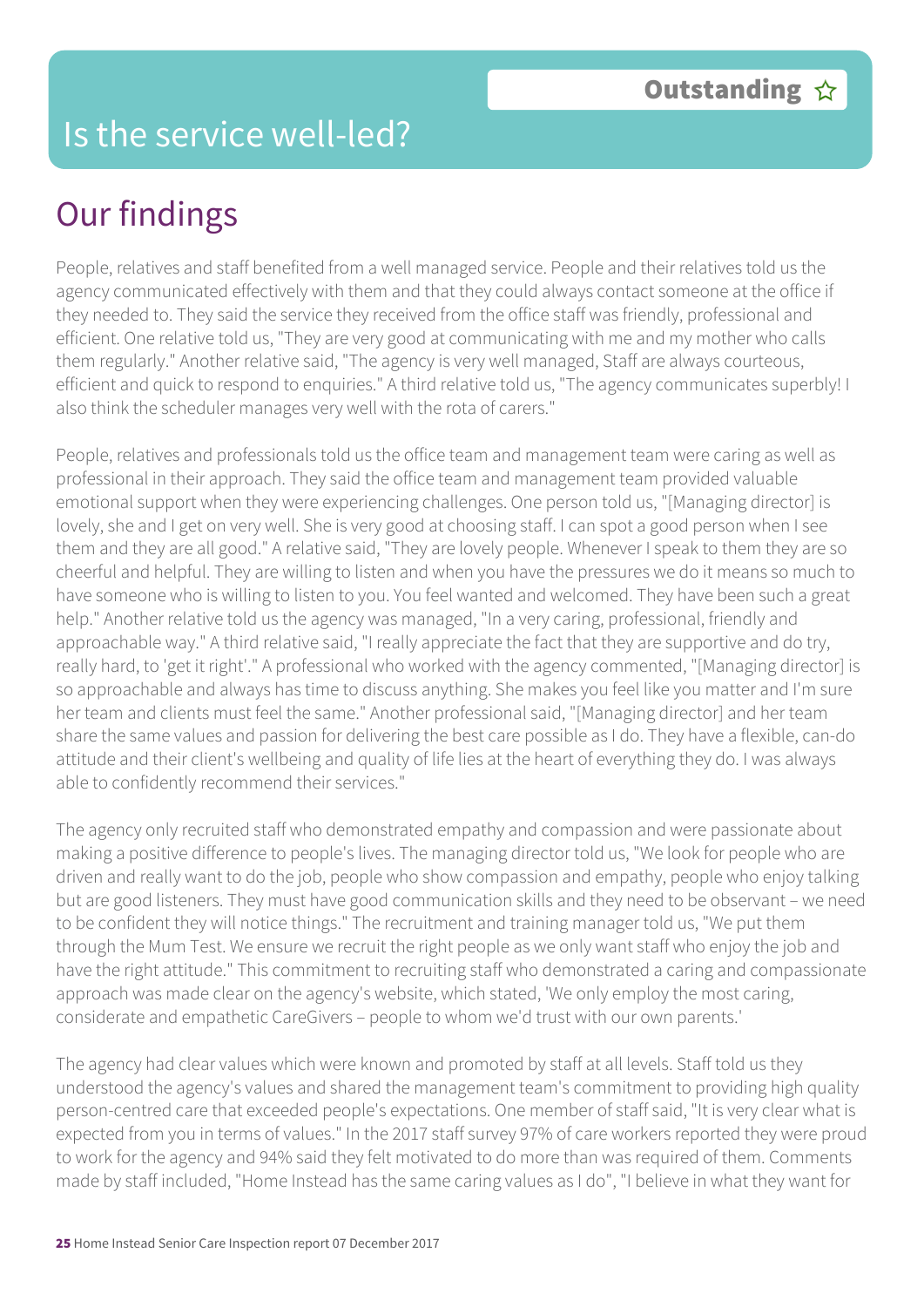the clients and good person-centred care. They are friendly, caring and understanding of the people we support. They look after their staff, they have good policies and procedures" and, "The training made me understand that Home Instead was different and the values of the company."

The management team carried out regular spot checks to ensure that staff continued to demonstrate the agency's values in their day to day work. Each care worker received a spot check every three months, which checked they arrived on time, dressed appropriately and had received all the training they needed to meet people's needs. Spot checks also checked that staff treated people with respect and provided all the care detailed in their care plans. The managing director told us that staff were always given feedback about their performance, usually immediately afterwards but at a formal supervision if concerns had been identified.

Staff reported that their managers demonstrated the agency's values in their own performance. In the 2017 staff survey 94% of care workers said the owners and managers 'lived the organisation's values'. One member of staff commented, "I love the fact that the managers/owners of the business put themselves out to provide extra services to our clients. Generally our clients feel very special, that in my opinion is priceless. I'm proud to be part of the team." Another member of staff said, "I am loving it here. They are very clientfocused and very well organised." Another member of staff told us, "Home Instead standards are high, which is what I like about this company." In the 2017 staff survey one care worker commented, "I love my job, being a CareGiver is wonderful and working for a company that goes the extra mile to make sure we have enough support to do a great job makes it even better."

The management team provided the support staff needed to provide outstanding care. The managing director told us, "We have an open door policy and the CareGivers feel very confident in coming in and speaking to any of us." The recruitment and training manager said, "CareGivers can come into the office any time or we'll go and see them if they need support." Staff told us the agency's managers valued them for the work they did and enabled them to do their jobs to a high standard. One member of staff said, "I love working here. We are treated well. [Managing director] is brilliant. The support they provide makes it hard not to be the best you can be." Another member of staff told us, "All the managers are very helpful, we can speak to them any time. They call us regularly just to ask how it's going." A third member of staff said, "It's very well run. Everything is done very professionally. There is always someone on the end of the 'phone if you need them. We have meetings where we recap on things like safeguarding and medication. They are quick to pick up where things could be improved."

In the 2017 staff survey 97% of care workers said the agency was effectively managed, well run and they would recommend it as a great place to work. Comments made by staff included, "I love my job. The office and management are always there to listen to worries or questions, they are also very supportive. I feel like I'm making a difference", "The role is rewarding and my managers and colleagues are wonderful. There is a warmth, a family feeling" and, "I have always been happy with the office response if I have asked for advice. They are very considerate. They really try and accommodate us. They never trivialise anything we ask. They are very approachable."

The management team organised events that were available to people receiving care but also benefited people in the local community who did not use the agency. For example the managing director had been contacted in 2016 by a charity that was no longer able to provide services for people living with dementia. The agency had taken over the running of a dementia café and a choir for people living with dementia. The agency paid its staff paid to run these projects but made no charge to the people who attended. The managing director had established a regular dementia-friendly church service and planned to establish a local support group for people diagnosed with early onset dementia. Relatives were able to attend dementia training provided by the agency at no cost, which helped them to understand their family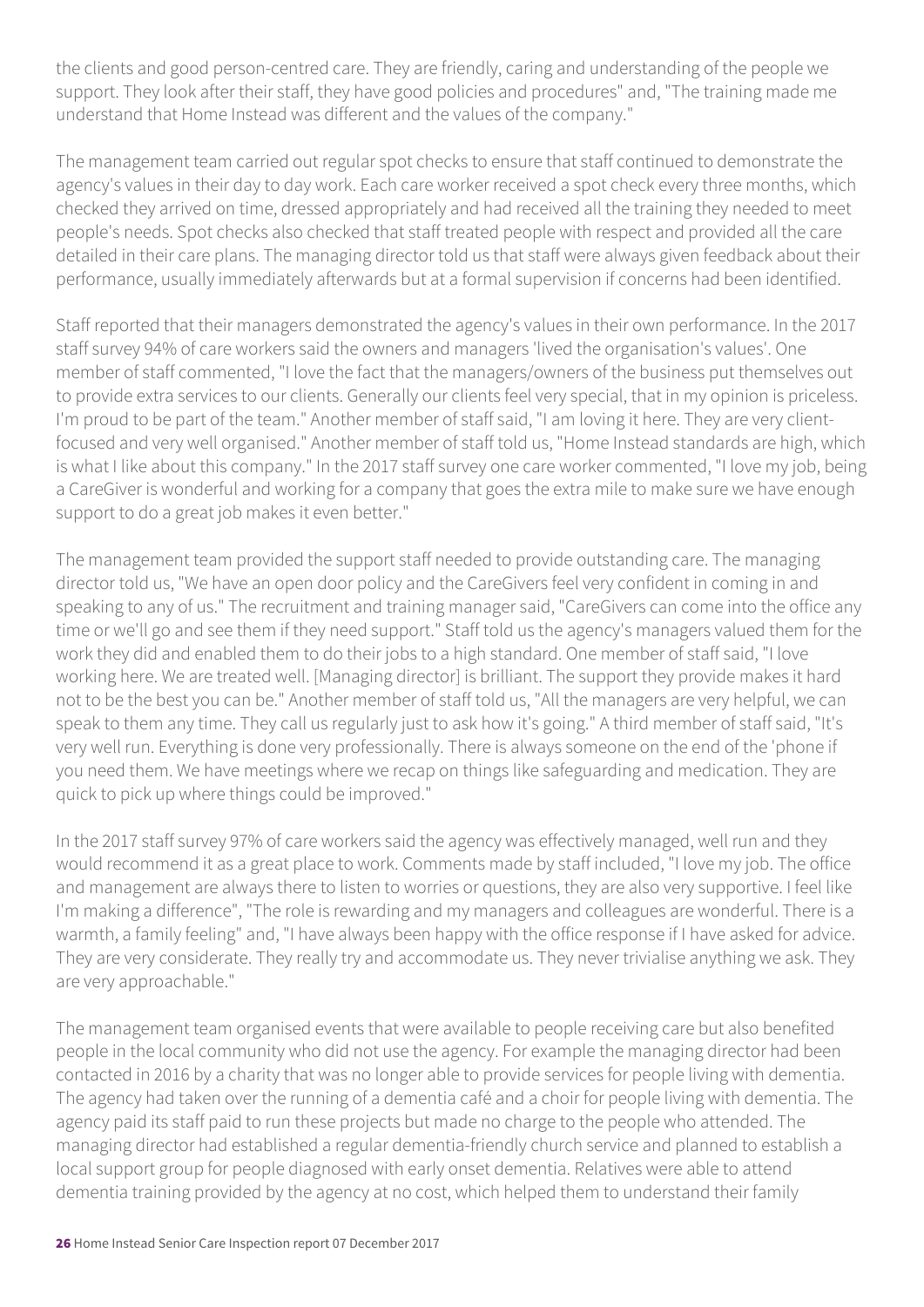member's condition and ways in which they could support them.

The agency had established effective working relationships with other professionals involved in people's care, including GPs, district nurses, occupational therapists and agencies providing live-in care. The professionals we contacted told us the agency was well managed and maintained high standards of care and professionalism. One professional said, "[Managing director] and her team were easy to work with, ensuring excellent communication between the two businesses and the carers and clients/families. We were always able to troubleshoot any problems by working together ensuring the best possible outcome for the clients in our combined care." Another professional told us, "They go the extra mile and they really do make a difference, not only to their clients and carers but also to other professionals they come into contact with. For me, the question I always ask myself is, 'Would I let them care for my Mum?' and the answer is 100% yes, I would trust them entirely!"

There was an established management team that comprised two directors, a care manager, a care coordinator, a compliance manager and a recruitment and training manager. The office team managers were supported by two full time administrators. The agency's management systems ensured that people's care was well planned and monitored. Real time monitoring software enabled the care co-ordinator to know when care workers arrived at and left people's homes. Managers could access this monitoring system remotely, which meant they could assure themselves people's care was being provided effectively at all times. A member of the management team was always available by telephone to people who used the service, their relatives and staff, including out of office hours.

People who received care, their relatives and staff were encouraged to give their views about the agency. The management team engaged an independent consultancy to distribute and collate annual satisfaction surveys. The responses to the 2017 surveys provided positive feedback about the agency, with many people highlighting the caring and responsive approach of staff. 97% of respondents reported that they would recommend the agency to others. People also received visits and telephone calls from the management team to check they were happy with the care they received. We saw that these checks were carried out regularly. People were invited to comment on all aspects of the service they received, including whether their care workers were professional, caring and treated them with respect. The managing director told us people received a minimum of four quality checks each year, one of which was a full review of the person's care package. The managing director said checks were carried out more frequently when people began to use the agency to ensure the care plan that had been drawn up was meeting their needs.

The agency's quality monitoring systems ensured people received safe and responsive care that met their individual needs. The management team took collective and individual responsibility for quality assurance. Members of the management team were each responsible for monitoring key aspects of the service, such as assessments, care planning and staff training, which ensured accountability for performance. The electronic monitoring system implemented by the provider was an effective tool in ensuring people's care was well planned and managed. The management team were alerted if staff had not arrived at a scheduled visit, which eliminated the risk of missed calls and enabled the care co-ordinator to respond to and manage the situation. The management team were also alerted if a care worker had not completed all the tasks outlined in a person's care plan, which reduced the risk of incidents such as medicines errors.

The Home Instead head office carried out an annual quality audit of the service. This audit was comprehensive and checked key elements of the service, for example that staff had been recruited appropriately and received the training and support they needed to do their jobs. The audit also ensured that people's care plans were up to date and that staff practice reflected best practice guidance and the agency's policies and procedures.